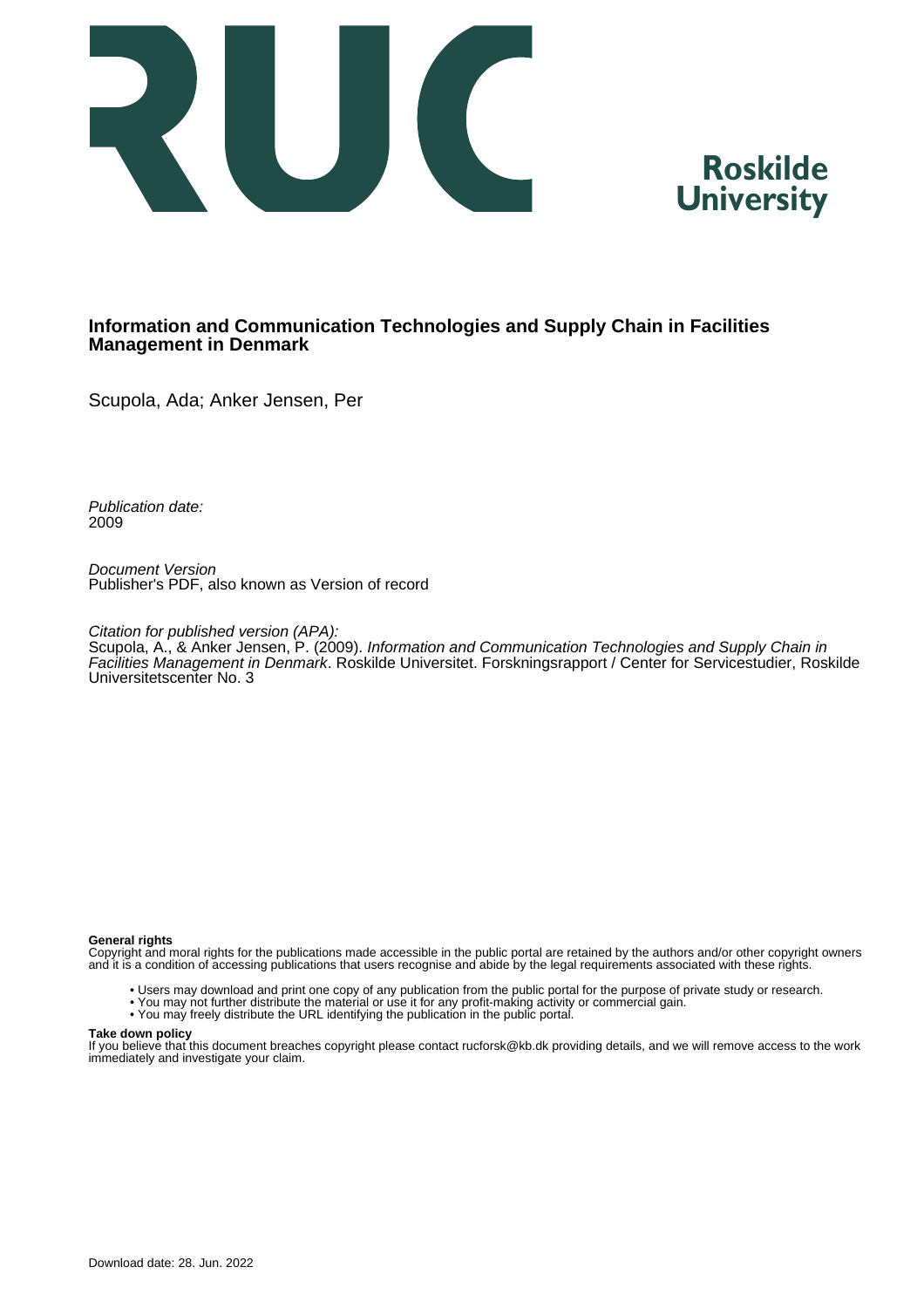



# **FORSKNINGS 09:3 RAPPORT**

**Ada Scupola, Dept. of Communication, Business and Information Technologies, RUC**

[Ada@ruc.dk](mailto:Ada@ruc.dk)

**Per Anker Jensen, Management Engineering, DTU**

[pank@byg.dtu.dk](mailto:pank@byg.dtu.dk)

# Information and Communication Technologies and Supply Chain in Facilities Management in Denmark

**Centre for Facilities Management - Realdania Research, DTU Center for Service Studier, RUC**

December 2009

**ISBN: 978-87-7349-753-1**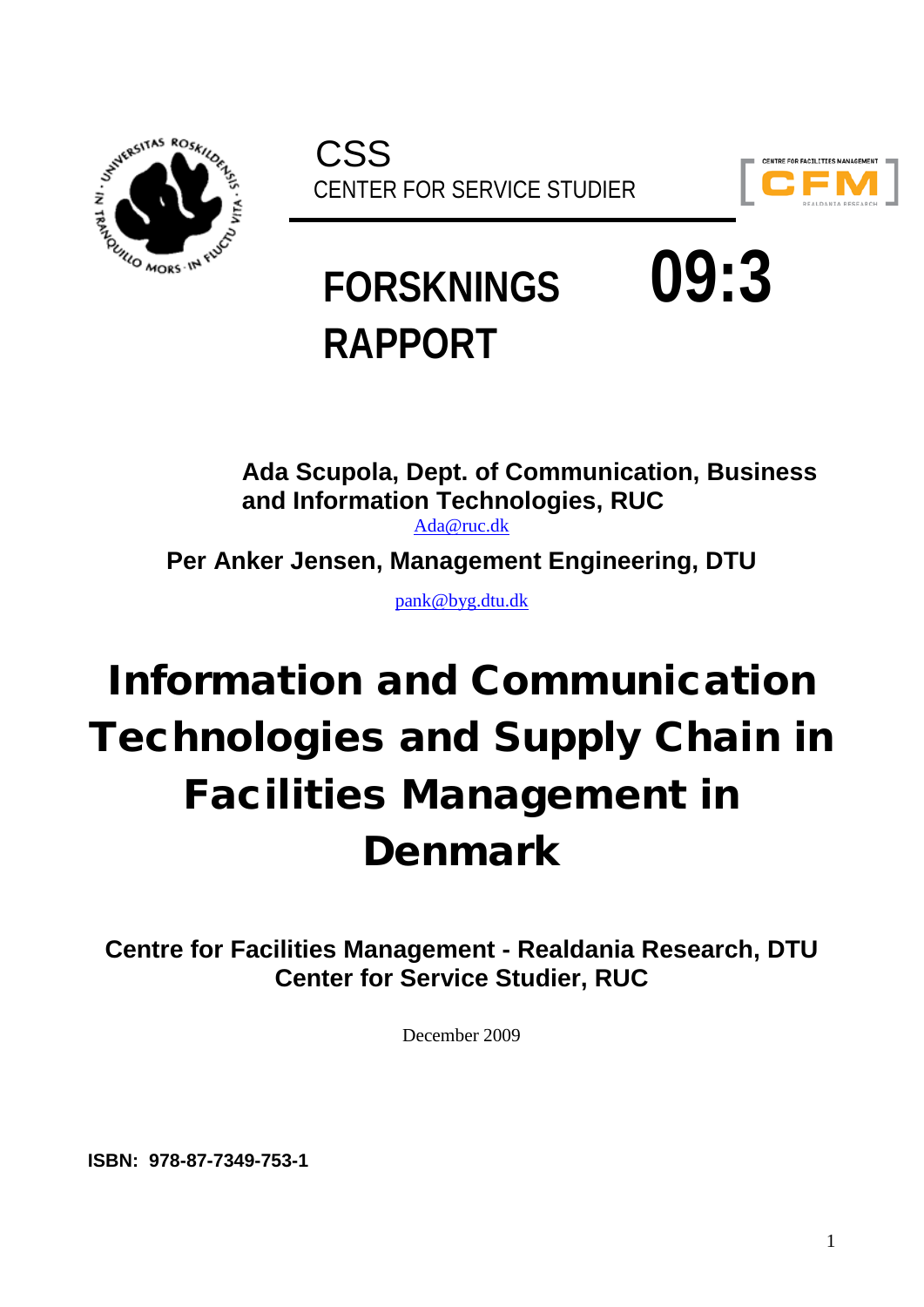| <b>List of Content</b>                                                                                                                                                          | Page                                       |
|---------------------------------------------------------------------------------------------------------------------------------------------------------------------------------|--------------------------------------------|
| Abstract                                                                                                                                                                        | 3                                          |
| Introduction<br>1.                                                                                                                                                              | 5                                          |
| 2. Literature Review of Major Concepts<br>2.1 Supply Chain Management<br>2.2 Facilities Management<br>2.3 ICT Adoption and Diffusion in Supply Chains                           | $\overline{7}$<br>$\overline{7}$<br>8<br>9 |
| 3. Research Method<br>3.1 Data Collection                                                                                                                                       | 11<br>12                                   |
| 4. Analysis and Results<br>4.1 ICT use<br>4.2 FM and Supply Chain<br>4.3 Organizationel Context Factors<br>4.4 Technology Related Factors<br>4.5 External Environmental Factors | 16<br>16<br>19<br>19<br>26<br>29           |
| Conclusion<br>5.                                                                                                                                                                | 33                                         |
| Limitations<br>6.                                                                                                                                                               | 33                                         |
| 7. Acknowledgements                                                                                                                                                             | 34                                         |
| References                                                                                                                                                                      | 35                                         |

### **List of abbreviations**

| CAFM: | <b>Computer Aided Facilities Management</b>     |
|-------|-------------------------------------------------|
| CEO:  | Corporate Executive Officer                     |
| EDI:  | Electronic Data Interchange                     |
| ERP:  | <b>Enterprise Resource Planning</b>             |
| FM:   | <b>Facilities Management</b>                    |
| ICT:  | <b>Information and Communication Technology</b> |
| IOS:  | <b>Interorganizational Systems</b>              |
| IT:   | <b>Information Technology</b>                   |
| MIS:  | <b>Management Information Systems</b>           |
| O&M:  | <b>Operation and Maintenance</b>                |
| SC:   | Supply Chain                                    |
| SCM:  | <b>Supply Chain Management</b>                  |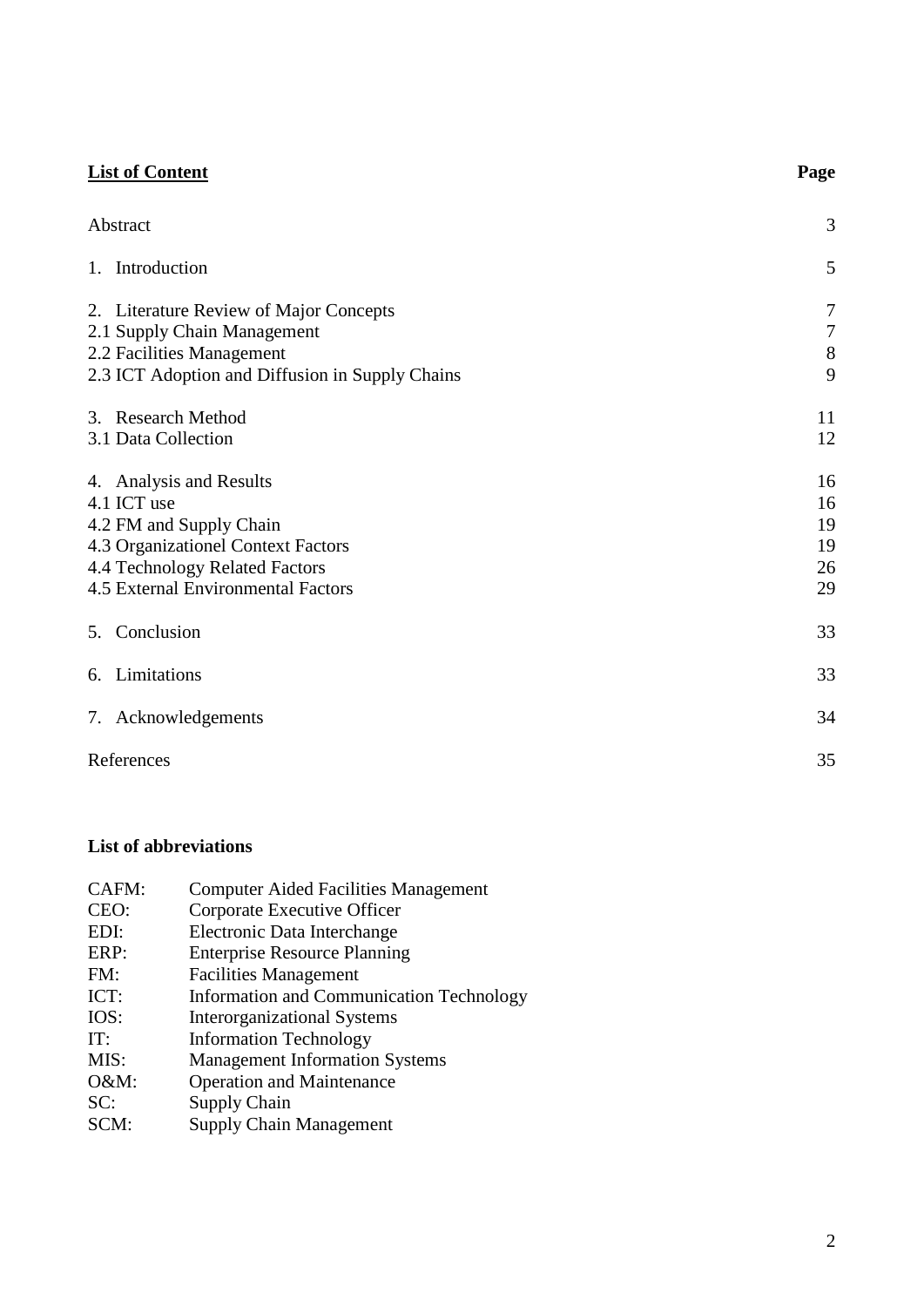#### **Abstract**

This report presents the results of a study of factors impacting Information and Communication Technology (ICT) adoption in the supply chain of Facilities Management (FM) in Denmark. The research questions addressed in this study are: What are the key factors that influence adoption and assimilation of ICT systems in the supply chain of FM? What are the main benefits gained from deploying ICT systems in FM supply chain?

This study is important because it investigates motivators, barriers and benefits of adopting ICT systems in the FM supply chain, which is new to the FM literature as well as the IT innovation adoption literature and supply chain management literature.

The report takes the starting point on the definitions of supply chain, supply chain management and FM to go deeper into a literature review of factors that can affect the adoption and assimilation of ICT in the supply chain. On the base of this literature review a semi-structured interview guide has been developed and 12 in depth interviews have been conducted with respondents from 12 different companies. Each interview lasted circa 1.5-2 hours and all interviews were fully transcribed. Data for the study were also gathered from archival sources as well as attendance to practitioner conferences and workshops on the topic of IT systems in FM. The participant lists of these seminars and conferences, the web site of the Danish network for FM as well as discussion with industry experts were used to find relevant companies and people to interview.

The results of the study show that there are a number of factors that influence adoption and assimilation of ICT in the supply chain of FM in Denmark. By following the literature, these factors have been grouped according to organizational, technology and external environmental factors. Some of the most important organizational factors are better FM management decisions, better long term and short term planning and forecasting of FM resources, better overview and control over the budget and the activities that need to be done as well as bbetter service provided to the customers. Among the organizational barriers important ones are the difficulty of writing in the contract the process of how and when to get data from the FM service providers, and lack of resources to implement the systems and to make the necessary organizational changes in order for the system to get implemented. Among the external drivers there are improve and control relationships with FM service provider, opportunity to offer single point of contact also in complicated bundled services, government regulation, and critical mass of users. Among the external barriers there are lack of collaboration among software providers, clients and users in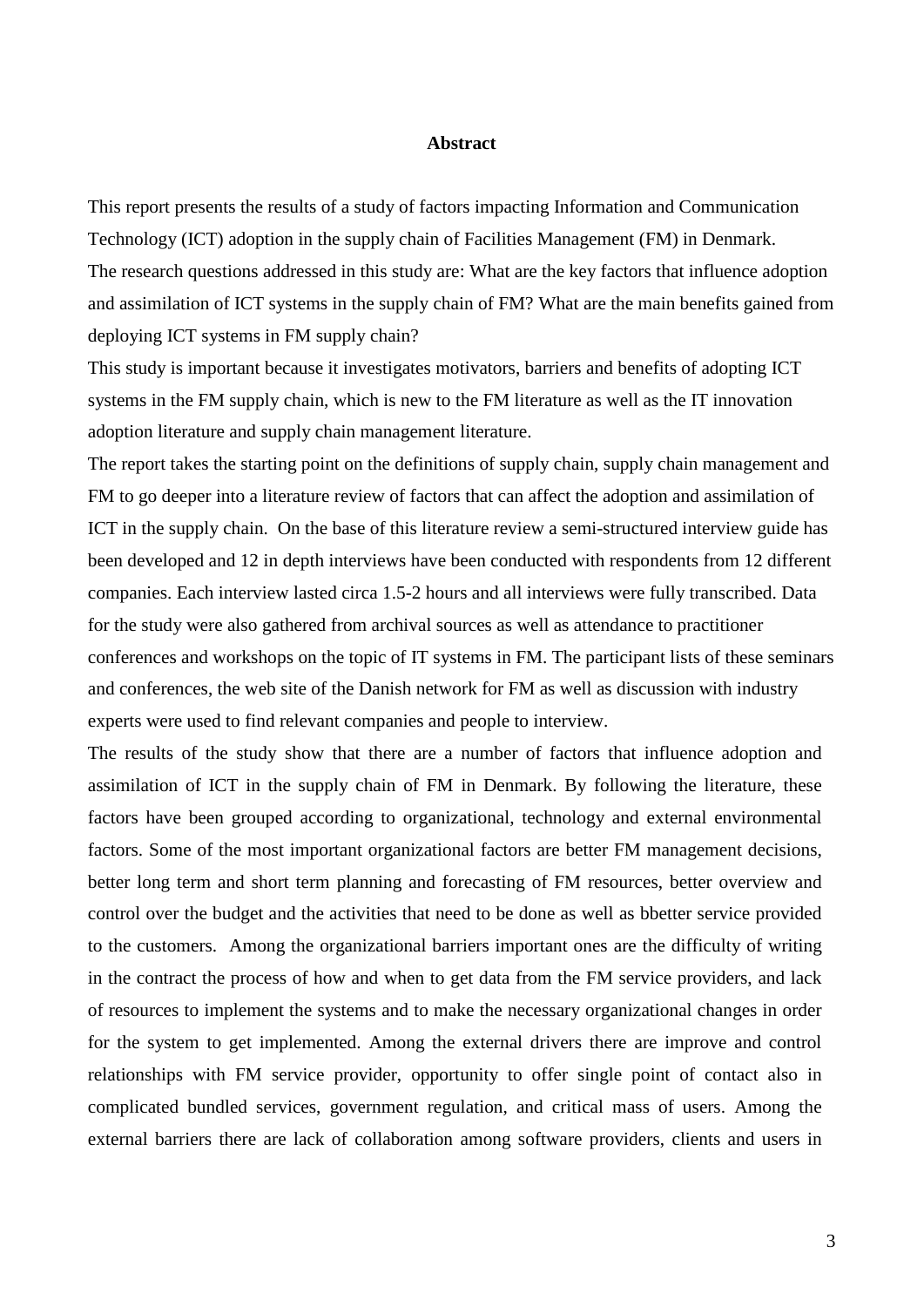order to develop and store all those info and disagreements between the service provider and the customer about the data that need to deliver. In any case supplier-customer interdependence was found as a key external factor. Among the technological factors important are increased control and systematization in data collection and service delivery, better decision regarding service provision and employees got more control of their daily work. Among the technological barriers there are the ICT systems are still not user friendly, different systems are not compatible, and lack of standard format and classification schemes for FM data input.

The research presented in this study has been financed by the Centre for Facilities Management - Realdania Research (CFM) based at the Department of Management Engineering, Denmark Technical University (DTU).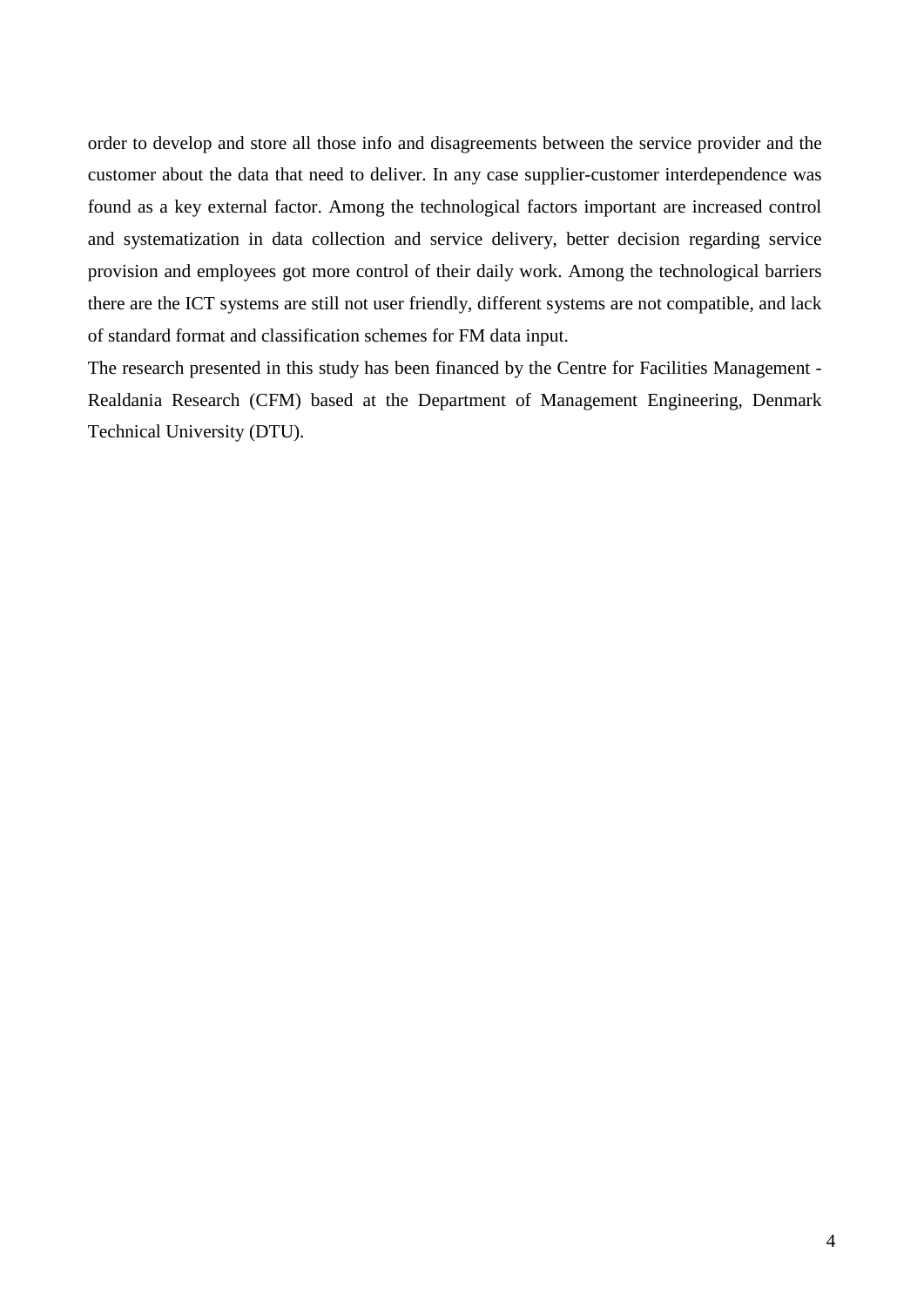#### **1. Introduction**

In the last decade or so companies have been forced to focus on their core competences due to trends such as globalization, increased efficiency, lower costs . To do so, organizations have outsourced many of the corporation's functions to external suppliers. The driver for outsourcing is, in fact, the ability to shift non-core services out of the organization, to allow the organization to better focus on their proprietary functions - those functions that give the organization the competitive advantage (Rogers, 2005). This is also true for non core-services such as Facilities Management (FM) (e.g. Rogers, 2005; Ventovuori, 2006).

In the first generation FM was considered as an overhead to the organization and was therefore something that had to be managed for minimum cost rather than optimum value. In the second generation, FM took a process perspective. That is FM promoted the process focus between the organization's individual businesses and the FM organization by making FM activities within the organization a continuous process (Amaratunga, 2001 in Pathirage et al., 2008, p. 8). In the third generation, FM becomes more concerned with resource management, concentrating on managing supply chain issues associated with the FM functions. Finally the fourth generation focuses on the alignment between organizational structure, work processes and the enabling physical environment arguing that the organization's strategic intent must clearly reflect the facilities dimensions in its strategic business plans. Accordingly Alexander (1996) identifies 3 levels for FM: the strategic, the operational and the tactical. In discussing FM in this report we do not take such strict distinction into consideration and mainly position the paper in the third generation of FM according to Pathirage et al. (2008). These are however just background concepts for investigating and understanding the factors impacting ICT systems adoption in the FM supply chain. Therefore it can be that some factors affecting ICT adoption and diffusion are more relevant at strategic level, others are more relevant at tactical and operational level, while some are important at all three levels. As a result of outsourcing, organizations need to ensure they do not lose sight and control of the outsourced service provider, especially if the supplier becomes dependant on driving up volumes in order to remain profitable, to the detriment of quality and innovation (Rogers, 2005). Thus, lately, the role of supply chains and their management has increased importance (Christopher, 2000; Moberg et al., 2003). In addition, supply chains in every industry are moving toward integration as the demands on individual organizations have become too vast to allow them to continue operating in isolation (e.g. Rogers, 2005; Christopher, 2000; Skipper et al., 2008).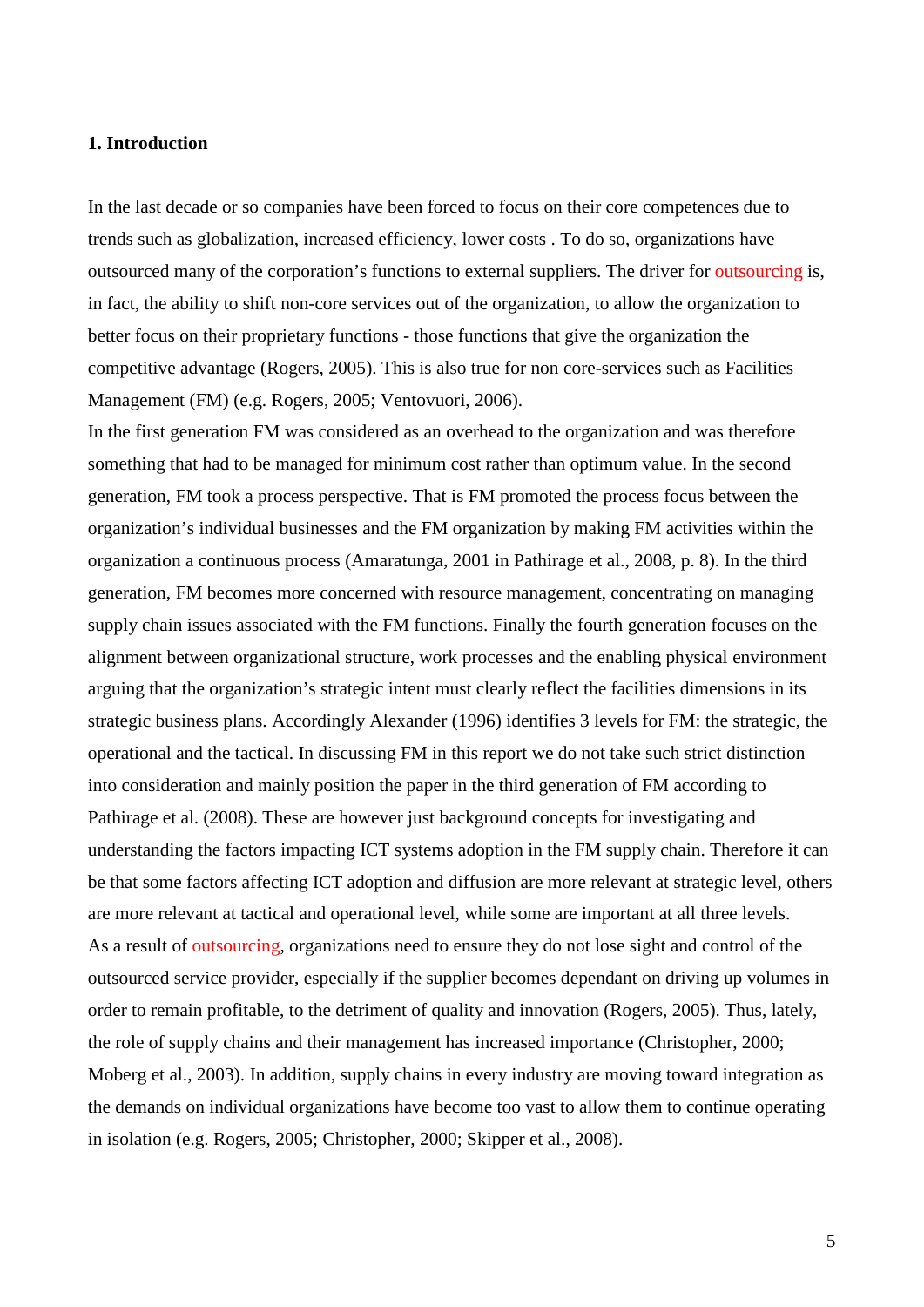The advent of Web technologies and related supply chain management systems is also facilitating planning, collaboration and integration of supply chain partners (e.g. Johnson and Whang, 2002; Rudberg et al., 2002). However, the adoption, assimilation and diffusion of these Web and other IT systems to support the supply chain is often largely contingent upon the extent to which the system is assimilated internally and diffused among networks of business partners in a supply chain (Ranganathan et al., 2004). Previous literature on Interorganizational Systems (IOS) or Electronic Data Interchange (EDI) adoption have showed that such adoption process is not easy and there are a number of factors that influence it (Ranganathan et al., 2004).. In this study we focus on the factors that affect adoption and assimilation of ICT systems for FM supply chain and investigate the following research question: What are the key factors that influence adoption and assimilation of ICT systems in the supply chain of FM? What are the main benefits gained from deploying ICT systems in FM supply chain? This study is important because it investigates motivators and barriers to adopt ICT systems in the FM Supply Chain (SC), which is new to the FM literature as well as the IT innovation adoption literature and Supply Chain Management (SCM) literature. For example Moberg et al. (2003) find that inadequate information systems are one of the main barriers to effective supply chain relationships. The results of this study are expected to be of importance for researchers in the field of IT adoption and operations management, facilities managers and software industry alike.

The report is structured as follows. In this introduction, the background and the research questions have been introduced. In the second section we will provide a literature review of SC and SCM as well as position this paper within the facilities management literature. Then a short literature review of adoption and diffusion of ICT with special focus on IOS and web-based systems literature is given. In the third section the research method is described, while the following section presents the study's results. Finally the last section will discuss the results and give some concluding remarks and suggestions for further research.

The first author of the report has been responsible for the research and is the main author. The second author has contributed with knowledge about FM research and practice, proposed companies to interview, informed about ICT systems in the FM supply chain, and commented and added to the report, including figure 2 and table 4.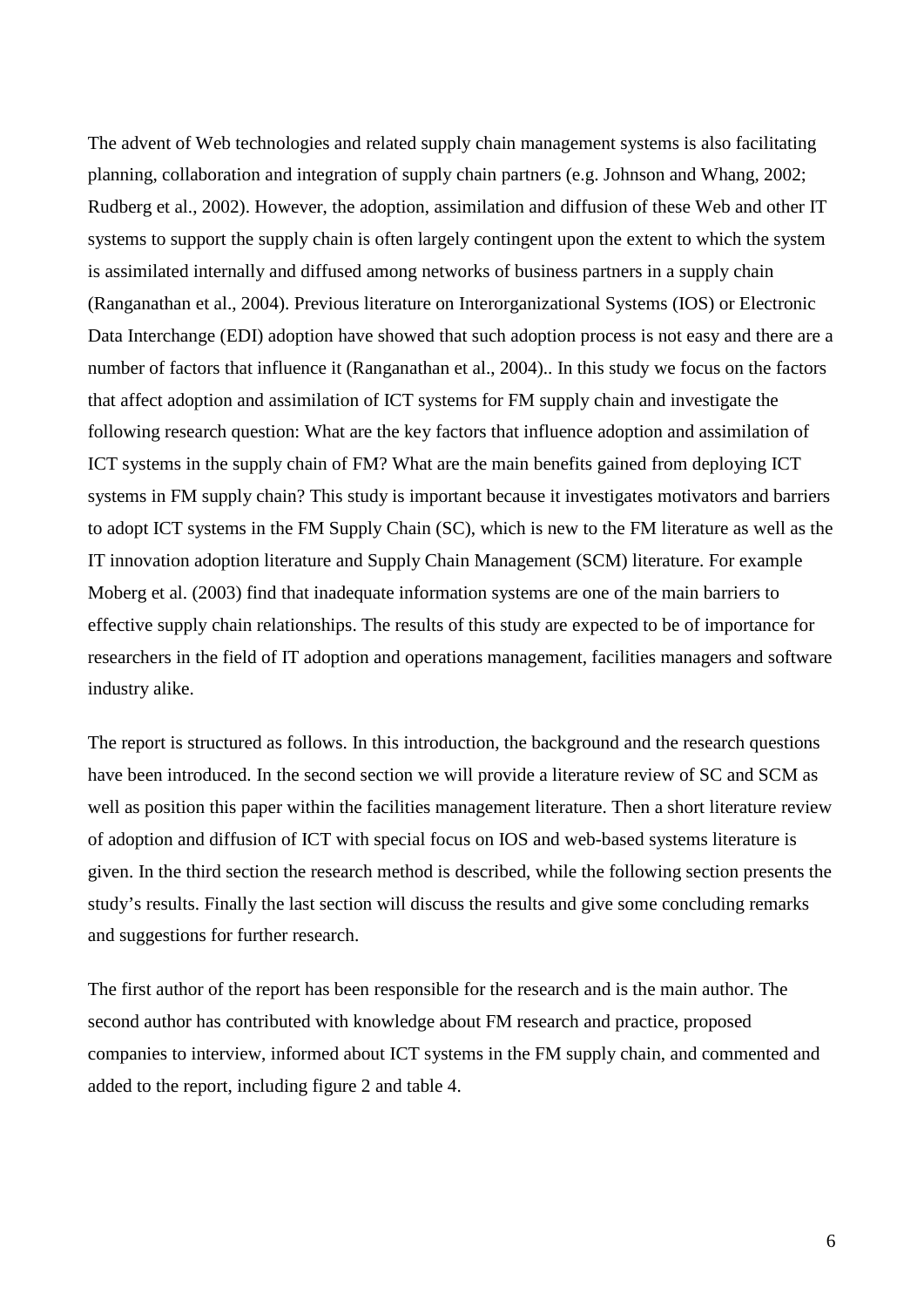#### **2. Literature Review of Major Concepts**

Three main streams of literature form the theoretical background of this study: the literature on SCM (e.g. Christopher, 2000; Moberg et al., 2003), the innovation diffusion literature and theory (e.g. Rogers, 1995), and the FM literature (e.g. Jensen, 2008; Alexander, 1996). The innovation diffusion theory (e.g. Rogers, 1995; Tornatzky and Fleischer, 1990) has been applied in several areas including IT adoption and diffusion and especially IOS or EDI adoption and diffusion.

#### **2.1 Supply Chain Management (SCM)**

There are many definitions of SC and SCM. SCM takes a systems view regarding all activities and functions that are needed to bring a product or service to market (Sanders, 2007). For example Cooper et al. (1997) define SCM as

*"The integration of business processes from end users through original suppliers that provides products, services and information that adds value for customers".*

Christopher (2005) defines SCM as

*"The management of upstream and downstream relationships with supplier and customers to deliver superior customer value at less cost to the supply chain as a whole (p. 5)".* 

In addition Christopher (2005) defines the SC as

*"a network of connected and interdependent organizations mutually and cooperatively working together to control, manage and improve the flow of materials and information from suppliers to end users (p.6)".* 

According to Akkermans et al. (1999) it is possible to detect some common characteristics in the various SCM definitions: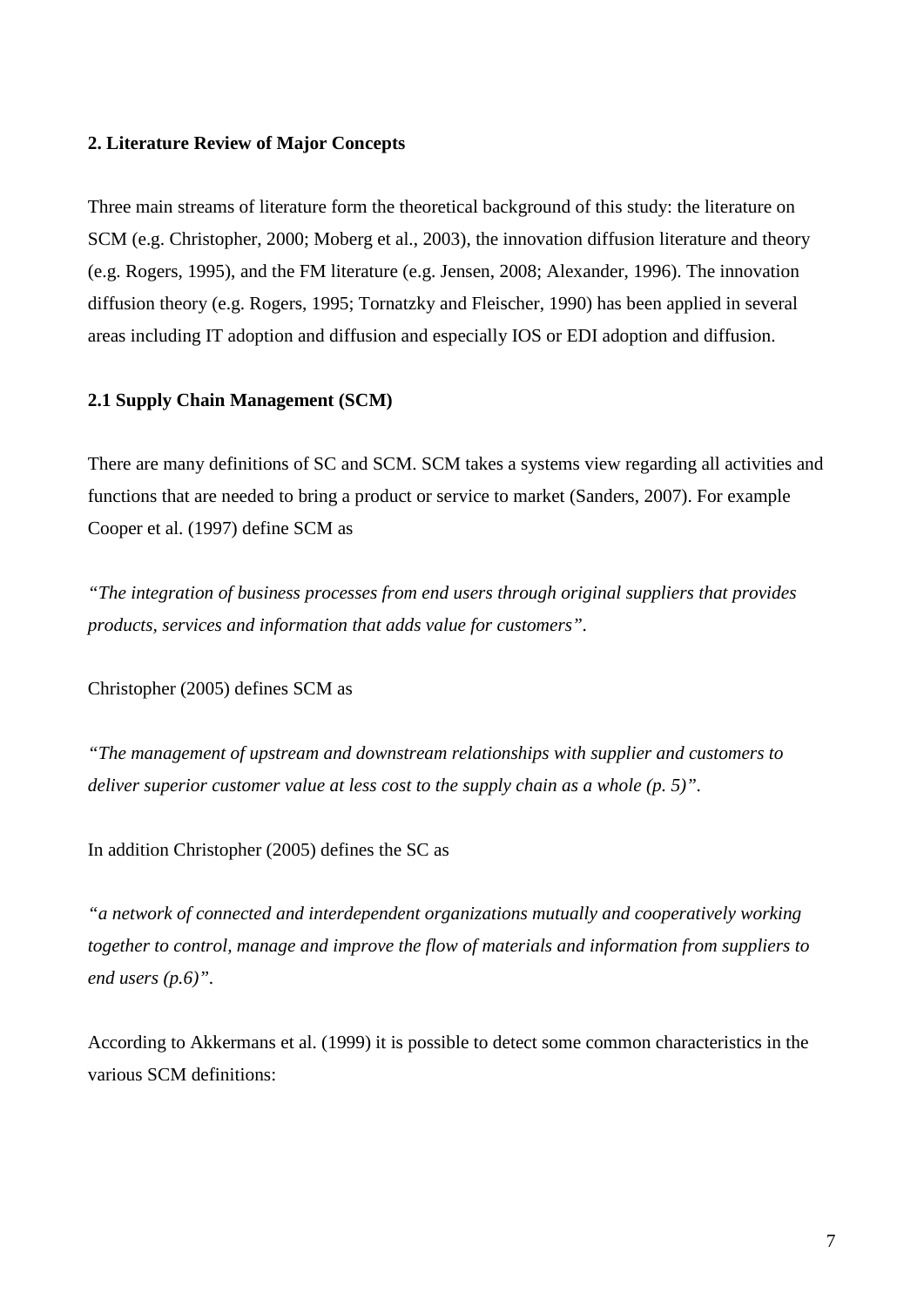• *"involves multiple echelons, processes and functions like, for example, suppliers, purchasing, manufacturing, distribution, marketing, sales, and customers;*

• *Clear focus on the coordination and/or integration*

• *Main aim is to achieve a simultaneous increase in customer service and profitability (p. 567)".*

The SCM concept has traditionally centered on the manufacturing industries and according to Vandaele and Gemmel (2006) only a few studies have investigated SCM in the service industries (e.g. Ellram et al., 2004; Mabert and Venkataraman, 1998). However in services, SCM is becoming more and more important due to trends such as outsourcing (Li et al, 2006). In addition SCM in services deals rather with customer-supplier dyadic relationships than with the unidirectional movement of physical goods [\(Fitzsimmons and Fitzsimmons, 2006;](http://www.emeraldinsight.com/Insight/ViewContentServlet?contentType=Article&Filename=Published/EmeraldFullTextArticle/Articles/0850180305.html#idb17#idb17) [Sampson, 2000\)](http://www.emeraldinsight.com/Insight/ViewContentServlet?contentType=Article&Filename=Published/EmeraldFullTextArticle/Articles/0850180305.html#idb36#idb36). Finally few studies have investigated SCM in the facilities business (e.g. Vandaele and Gemmel, 2007, Nelson, 2004, and Jensen, 2007) and none have focused on the factors affecting ICT adoption in the FM SC.

#### **2.2 Facilities Management (FM)**

There are many definitions of FM (e.g. Then, 1999; Nutt, 2000). According to Jensen (2008) the European Standard FM definition is the most widely adopted in Europe. This definition is:

*"Facilities Management is the integration of processes in an organization to maintain and develop the agreed services, which support and improve the effectiveness of the primary processes (Jensen, 2008, p. 10)* 

According to Pathirage et al. (2008), another definition frequently used describes FM as:

*"... An integrated approach to operating, maintaining, improving and adapting the buildings and infrastructure of an organization in order to create an environment that strongly supports the primary objectives of that organization (Pathirage et al., 2008, p. 5)"*

This definition implies that the processes or the activities of an organization are divided into primary and support activities (e.g. Porter, 1980). In this study by applying the above definition of SC (Christopher, 2005) to the specific field of FM, we can define the facilities management supply chain as *a network of connected and interdependent organizations mutually and cooperatively*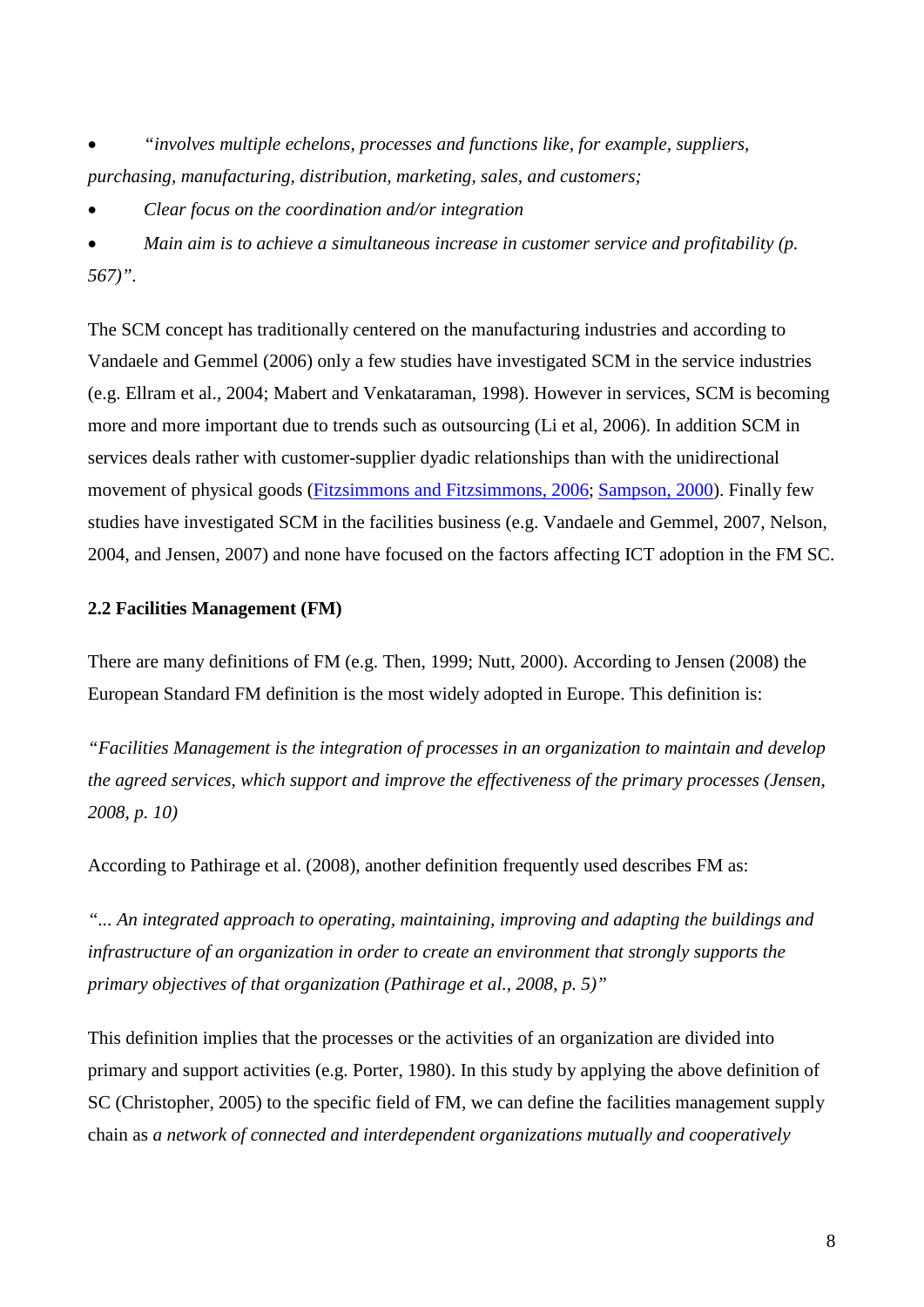*working together to control manage and improve the flow of facilities services and information from suppliers to end users.*

FM is then a support activity supplying facility services to support the demand of the primary activities in an organization (Jensen, 2008). Since the origins of the concept of FM it has been increasingly recognized that FM can contribute to the success of an organization and provide a competitive advantage (Alexander, 1996; Puddy et al., 2001; Jensen, 2008). Initially FM was managed as an isolated activity and considered as an overhead like any other cost in the budgeting process. Nowadays FM is managed as an integrated activity, integrated with the commercial, manufacturing and marketing function of the enterprise (Alexander, 1996; Puddy et al., 2001; Jensen, 2008). Pathirage et al. (2008) argue that the FM literature (e.g. Amaratunga, 2001) identifies four generations of FM that focus on the changes to the management of facilities over the last few decades as mentioned in the introduction.

#### **2.3. ICT Adoption and Diffusion in Supply Chains (CS)**

The innovation diffusion theory (e.g. Rogers, 1995) has been extensively used in studying technology adoption and implementation as well as in the identification of the factors that facilitate or inhibit technology adoption and implementation (e.g. Grover and Goslar, 1993; Ranganathan et al., 2004). Several researchers have identified the factors or group of factors that affect IT adoption and diffusion in an organization (e.g. Jeyaraj et al., 2006) and more recently and to a lesser extent in a SC context. Ranganathan et al. (2004) by conducting an extensive review of the literature on IT, IOS, EDI adoption and diffusion and SCM identified 2 main groups of factors that affect IT adoption and diffusion in the SC: the external environment of the firm and the internal organizational environment. Within these two groups they identified six factors that are important in web-based systems adoption and diffusion in the SC of the extended enterprise: supplier interdependence, competitive intensity, IT activity intensity, managerial IT knowledge, centralization, formalization of IT unit structure.

Ranganathan et al. (2004) expect that the three factors from the organizational environment (managerial IT knowledge, centralization, and formalization) are associated with internal assimilation of Web technologies and systems, while the three factors pertaining to the external environment (supplier interdependence, competitive intensity, and IT activity intensity) are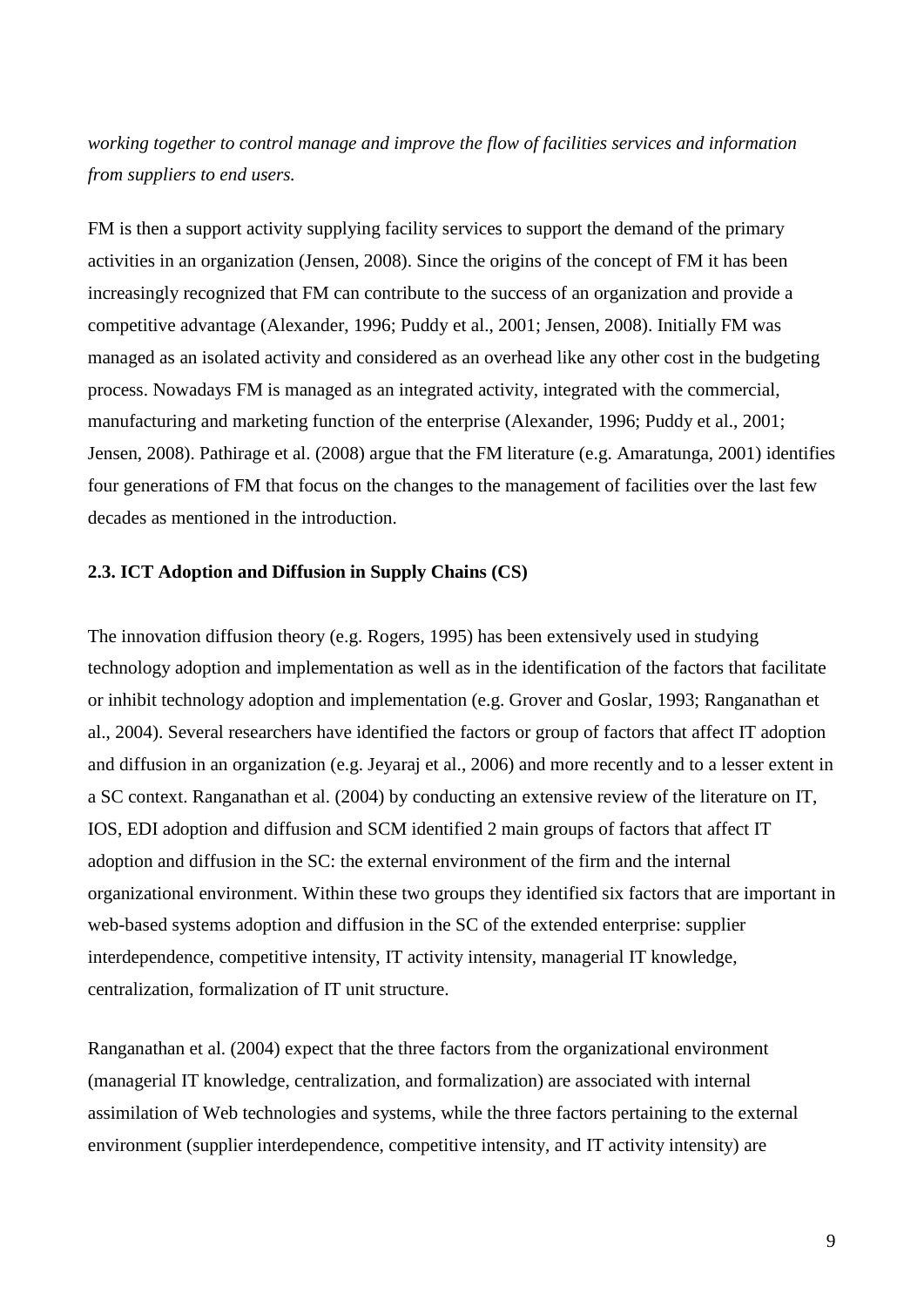associated with the external diffusion of Web technologies and systems in the SC management. The importance of factors belonging to the organizational environment as well as to the external environment has been showed in a number of studies (e.g. Fichman, 2000; Jeyaraj et al., 2006). Many studies have also found that the characteristics of the technology itself might be important in the adoption and diffusion process both at organizational (e.g. Rogers, 1995; Tornatzky and Fleischer, 1990) and SC level. For example in a study of adoption of mobile technology in the SC, Doolin and Ali (2008) found that three key attributes of the technology have an impact on mobile technology adoption in the SC: relative advantage, compatibility and complexity (See Table 1).

| <b>Key drivers</b> | <b>External Environment</b> | <b>Organizational Drivers</b> | <b>Technology Characteristics</b> |
|--------------------|-----------------------------|-------------------------------|-----------------------------------|
|                    |                             |                               |                                   |
|                    | Customer/Supplier           | Managerial IT knowledge       | Relative advantage                |
|                    | interdependence             |                               |                                   |
|                    | Competitive intensity       | Centralization                | Compatibility                     |
|                    |                             |                               |                                   |
|                    | IT activity intensity       | Formalization of IT unit      | Complexity                        |
|                    |                             | structure                     |                                   |

Table 1: Synthesis of key drivers impacting IT adoption in the supply chain

By drawing on the study by Ranganathan et al. (2004) and Doolin and Ali (2008), it is proposed in this paper that the external environment, the organizational characteristics (drivers and barriers) as well as the technology characteristics all influence adoption of ICT systems in the SC of FM, therefore the following model (Fig. 1) is proposed.

For many decades, intermediaries within a SC have used EDI and other types of information technology to send data electronically between different firms. This service was costly, and traditional EDI was cost-prohibitive for small and medium sized firms (Lancaster et al., 2006). Today the public internet and web based applications are making exchange of information within the SC much easier and cheaper (Wang and Zhang, 2005), and consequently many more firms, including small and medium size, are adopting ICT systems in their SCM activities. Nevertheless, the adoption and use of IT and especially web-based technology in the SC of FM has not been investigated earlier. Therefore the importance of this study.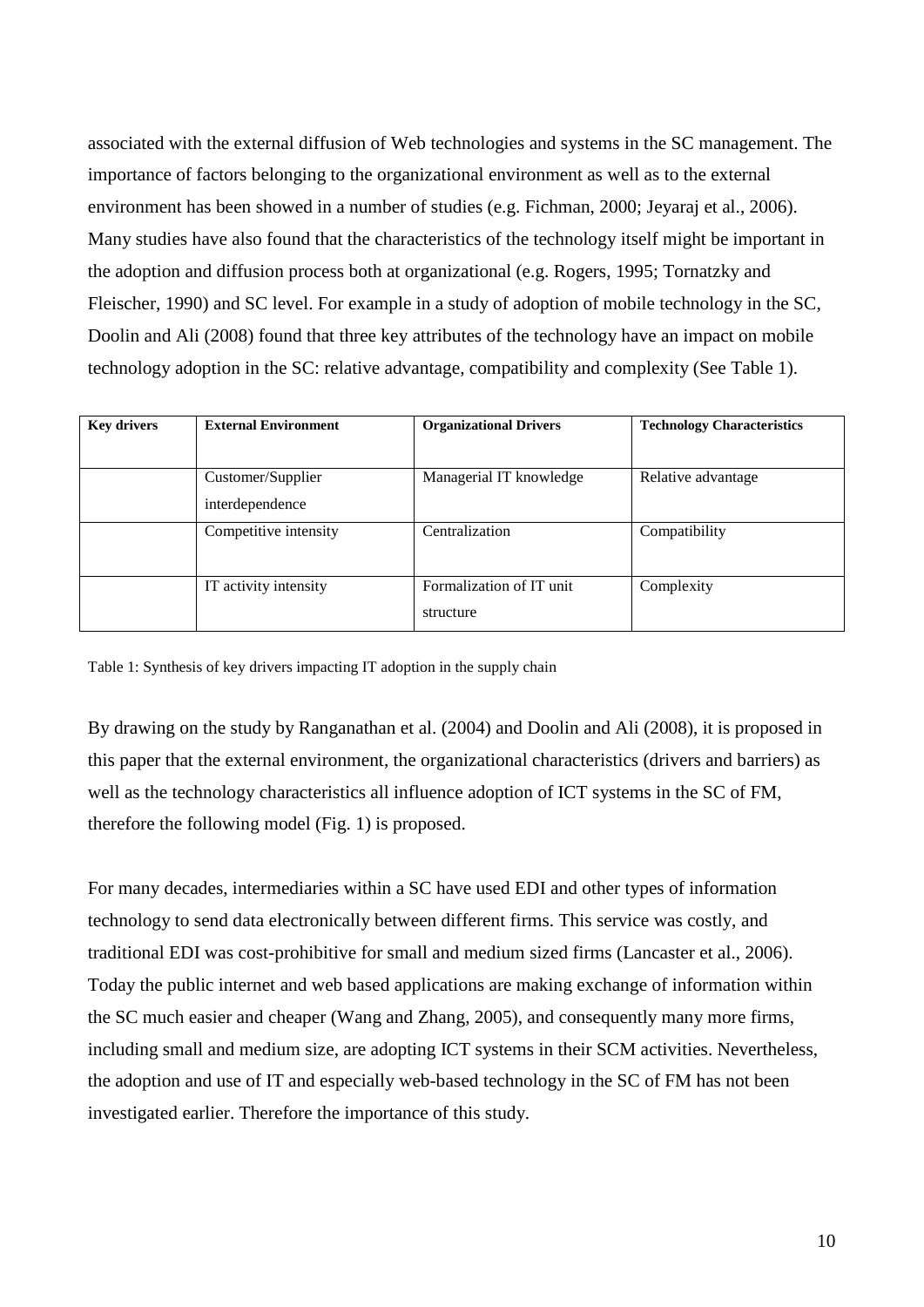#### Figure 1: A Model of Key Factors influencing ICT Adoption in FM Supply Chain



#### **3. Research Method**

A critical issue in answering the research question was whether to use a quantitative research method such as a survey or a qualitative research method such as interviews. Here the choice to use a qualitative research method has been made. This is because it is considered important, in first place, to qualitatively understand the factors that might be peculiar to the FM industry. In fact, even though studies have investigated ICT adoption in the SC in general (e.g. Ranganathan et al., 2004; Johnson and Whang, 2002), this is the first study (to the best knowledge of the author) that particularly focuses on the FM industry. This methodology in the investigation of adoption and diffusion related research questions is further justified by Rogers (1995, p. 390) who states: "data about the innovation process are obtained by synthesizing the recallable perceptions of key actors in the innovation process, written records of the organization adopting, and other data sources".

The research has been designed by first conducting a thorough literature review of studies investigating IT adoption in the SC as well as IOS and EDI adoption factors. With this background in mind, a number of qualitative interviews have been conducted with facilities managers involved with ICT in FM SC, CEOs in companies developing software systems for FM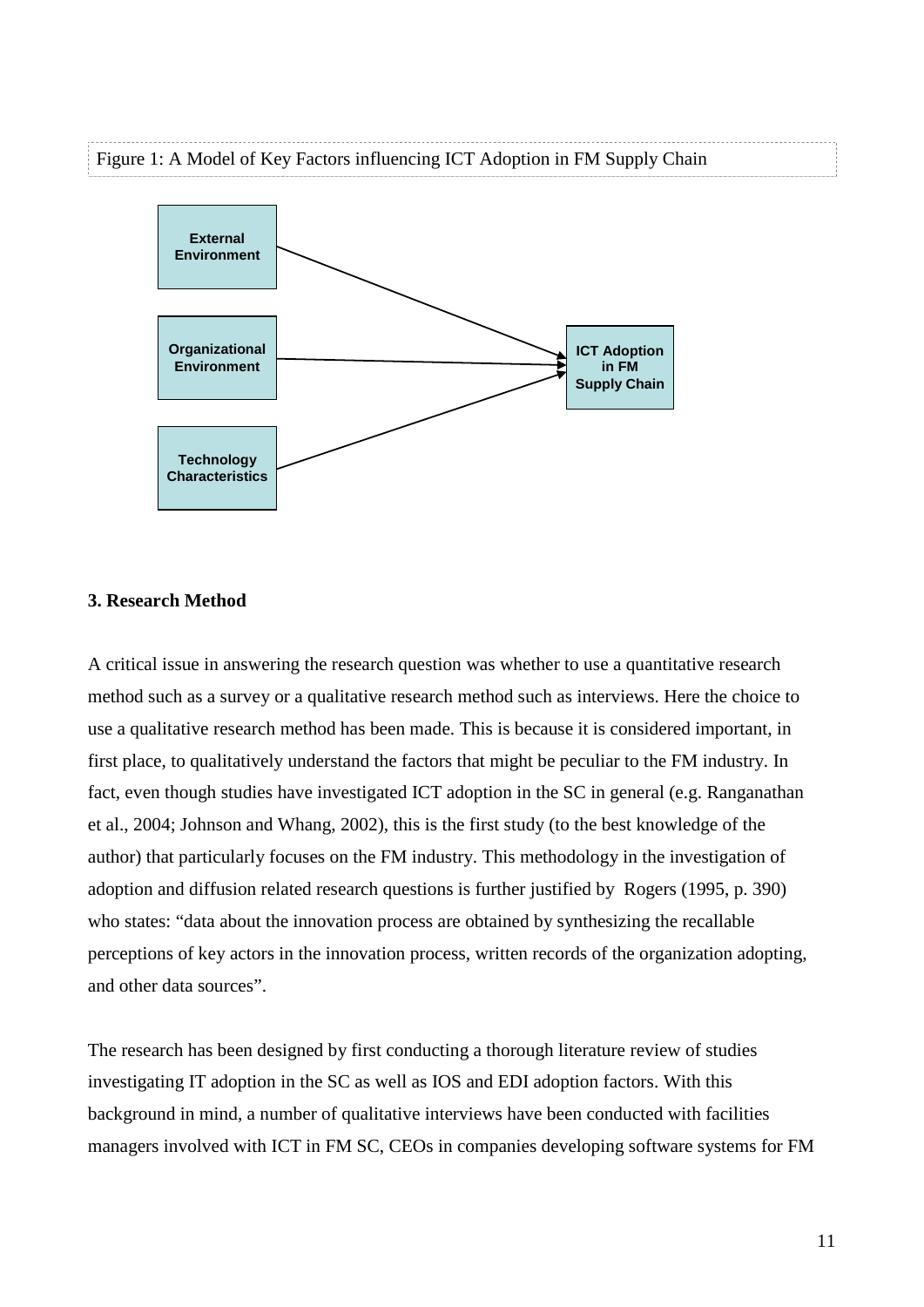SC and managers in facilities service provider companies. Here a selection of companies that are already adopters of ICT systems in the supply chain has been made in order to understand the reasons leading to adoption as well as adoption benefits. Understanding these factors should help other companies and researchers to make a decision. In a second phase of the research, the author intends to use these results to conduct a comprehensive survey of factors affecting IT adoption in the FM SC in Denmark to further test these qualitative results. This research design has been successfully employed in other studies (Chong and Bauer, 2000).

#### **3.1 Data Collection**

Data for the study were gathered from archival sources, interviews with companies as well as attendance to practitioner conferences and workshops on the topic of IT systems in FM. The participant lists of these seminars and conferences, the web site of the Danish Facilities Management network (www.dfm-net.dk) as well as discussion with industry experts were used to find relevant companies and people to interview. In all, representatives from twelve organizations were interviewed. Only two of the companies contacted were unwilling to release an interview due to company policy.

A mix of facilities service providers, FM customers and FM ICT system providers and consultants was chosen to help reveal differing factors affecting the adoption and implementation of ICT systems in FM. In facilities service providers and FM customers, the respondents were high level managers responsible for FM IT systems investment, application development and usage. In software companies providing and selling IT systems solution for FM SCM, high level managers and directors were interviewed. Software vendors and providers have been selected as it is believed that they have a good insight about the factors that influence IT adoption both in the service provider and the customer.

All interviews were conducted in the period December 2008-March 2009, and each lasted circa 1.5-2 hours. Interview questions were semi structured (Yin, 2003) attempting to elicit the variety of factors that affect adoption of SCM IT systems in both FM providers and customers. All interviews were tape-recorded and transcribed. Notes were also taken during the interviews. To increase reliability an interview protocol was used and a database was developed (Yin, 2003).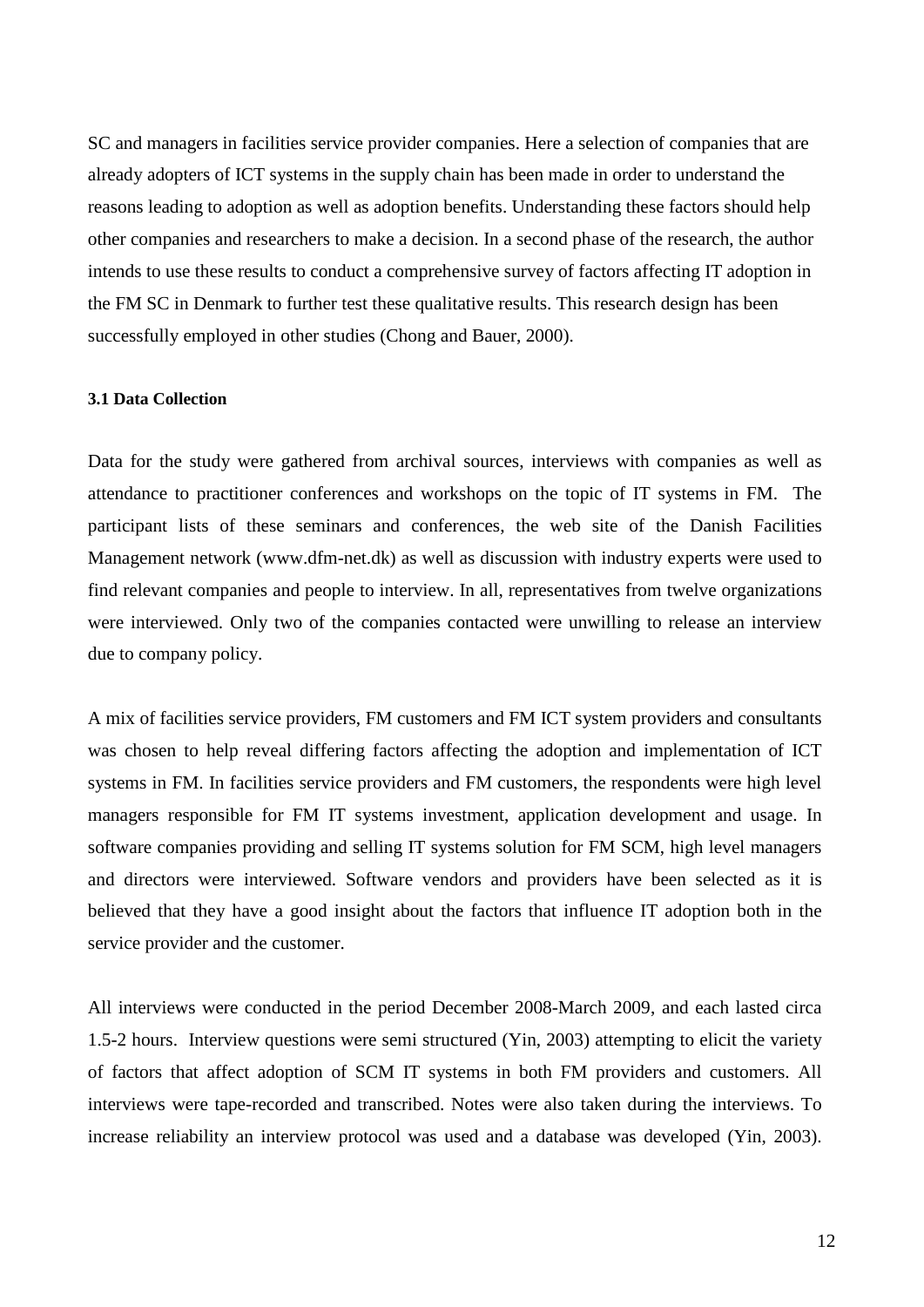This protocol was slightly adjusted depending on the type of company interviewed: facilities service providers, FM customers or IT system providers. The protocol questions were organized into two parts. The first captured company background information such as type of business, years in business, FM activities and use of IT in FM. This information were supplemented by information provided on the companies' web site, annual reports, sales brochures and other material provided by the companies or collected in the practitioner workshop and conferences where the author participated.

The second part specifically aimed at collecting information about the significant factors affecting adoption of IT systems for the FM SC. These questions were very broad, giving the possibility to account for as many factors as possible, even though based on the literature review. In addition they were semi-structured and open ended in order to collect as much information as possible about the factors that affect IT adoption in FM SC. In addition, each interview ended by inviting the respondent to add anything else that could have affected FM IT systems adoption in his/her company. This research design is based on Miles and Huberman (1994, p. 58) suggestion to create a provisional "start list" of codes prior to the field work to guide the analysis. The coding was manual. As already said, this "start list" was based on the literature review and the research question. However, new codes emerged progressively during the data collection, often uncovering new factors related to IT adoption for FM supply chain. Finally, sometimes the respondents mentioned factors belonging to a context in a question related to another context or talked freely, therefore in the analysis there was a necessity to go back and forth in the transcriptions in order to place the factors under the right category as suggested by the theoretical framework.

Table 2 provides a summary of the characteristics of the companies interviewed.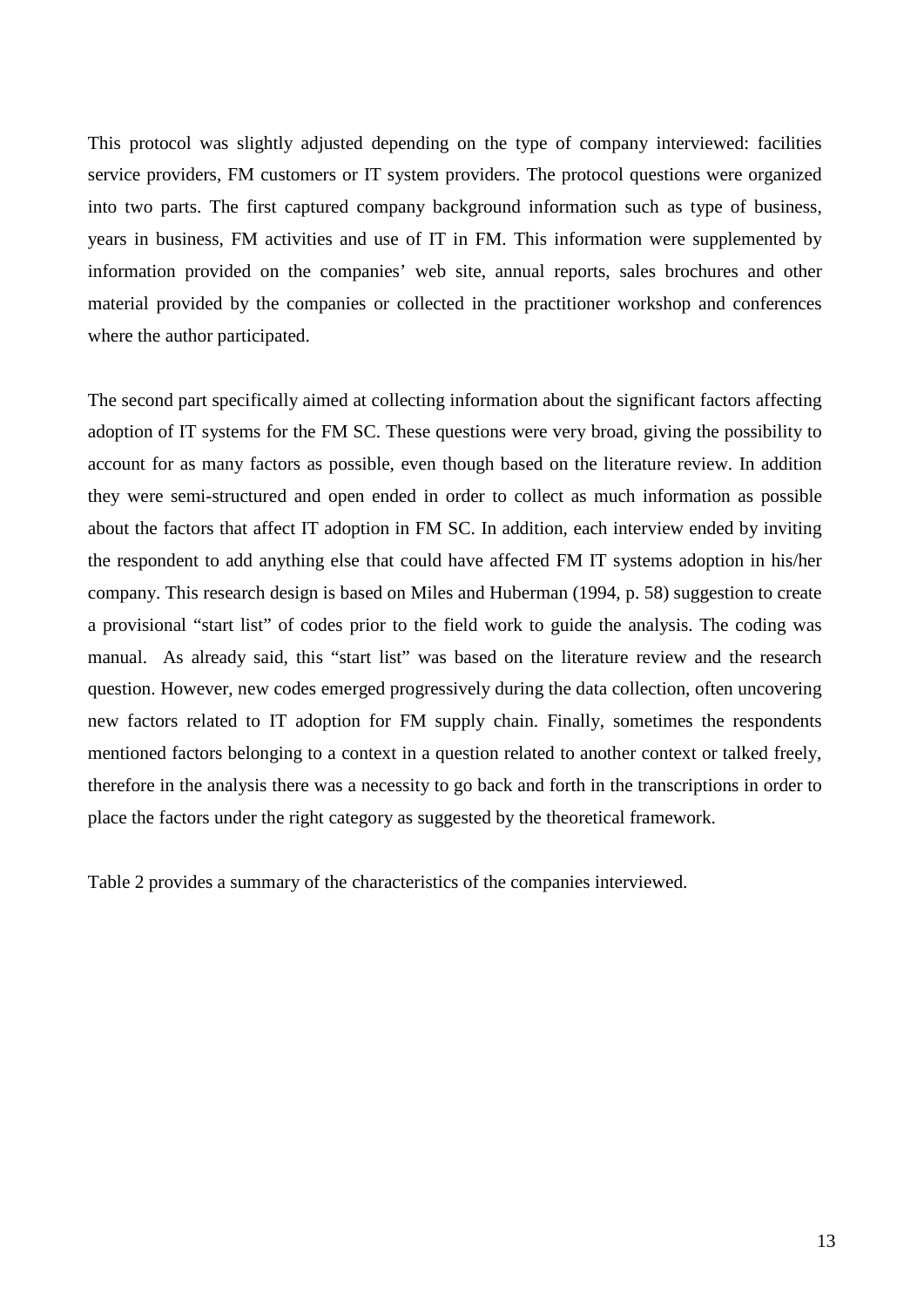| Company                   | No.            | Person                     | <b>Number</b>                            | <b>IT FM System</b>                                                                         |
|---------------------------|----------------|----------------------------|------------------------------------------|---------------------------------------------------------------------------------------------|
| <b>Type</b>               |                | <b>Interviewed</b>         | of employees                             |                                                                                             |
| Big FM provider           | A1             | Department                 | 250 in Denmark                           | A system to handle reports on the tasks                                                     |
|                           |                | Senior                     | 4000 In                                  | accomplished at the customer site, as well as a                                             |
|                           |                | Manager                    | Scandinavia                              | database. It is also used for forecasting. It is web                                        |
|                           |                |                            |                                          | based and the managers at the costumer's site can                                           |
|                           |                |                            |                                          | log in and input and look at the data.                                                      |
|                           |                |                            |                                          | Maximo                                                                                      |
| IT System provider        | A2             | Department<br>Manager      | $\overline{25}$                          | Web-based system to handle the maintenance,<br>space management and operations of buildings |
| <b>Big Consulting</b>     | A3             | Head of the                | 45 in the FM                             | Have developed their own IT system, but also use                                            |
| company in the            |                | <b>FM</b>                  | Department                               | FM systems developed by other companies. It                                                 |
| building and FM           |                | department                 |                                          | depends on the customer needs and wishes.                                                   |
| market                    |                |                            |                                          |                                                                                             |
| Big FM provider           | A4             | Developmen                 | (company prefer to                       | Have developed their own complex system. They                                               |
|                           |                | t Director                 | keep size                                | are heavily relying on this system for their                                                |
|                           |                |                            | undisclosed)                             | existence. Partially based on ERP systems.                                                  |
| <b>Big Pharma</b>         | A <sub>5</sub> | <b>FM</b>                  | 90 people in the                         | Earlier had a pure FM system (FM anywhere,                                                  |
| Company                   |                | Department                 | FM Department                            | web based). Nowadays they have developed a                                                  |
|                           |                | Director                   | (company prefer to                       | module for FM within the ERP system called                                                  |
|                           |                |                            | keep size                                | EAM, which is not web based; use a lot of e-                                                |
|                           |                |                            | undisclosed)                             | mails and telephones                                                                        |
| Consulting<br>Institution | A <sub>6</sub> | Construction<br>Consultant | Ca. 850                                  | Have been involved in consulting services                                                   |
| <b>Big Public FM</b>      | A7             | <b>FM</b>                  | 170                                      | involving the use of ICT systems in FM<br>Are in the process of developing and              |
| Organizations             |                | Manager                    |                                          | implementing a web based system to coordinate                                               |
|                           |                |                            |                                          | FM tasks with external suppliers and consultants;                                           |
|                           |                |                            |                                          | ICT systems include Navision Stat, Byggeweb                                                 |
| <b>Big Public</b>         | A <sub>8</sub> | <b>FM</b>                  | 45,000 employees                         | Web portal for e-procurement (but uses mostly e-                                            |
| Organizations             |                | Manager                    | in total. 15 in the                      | mail)                                                                                       |
|                           |                |                            | FM department,                           | <b>Excel for FM Planning</b>                                                                |
|                           |                |                            | FM dept. only                            | Caretaker for FM data collection (used only                                                 |
|                           |                |                            | takes care of                            | internally, not in communication with suppliers)                                            |
|                           |                |                            | building and basic                       | Byggeweb (not very used)                                                                    |
|                           |                |                            | installations                            |                                                                                             |
|                           |                |                            | maintenance and                          |                                                                                             |
| <b>Big State</b>          | A <sub>9</sub> | <b>FM</b>                  | new construction<br>Ca. 1100             | They have just installed a web-based FM system                                              |
| /private                  |                | Manager                    |                                          | for supply chain management and are in the                                                  |
| Organization              |                |                            |                                          | process of uploading older data and teaching their                                          |
| delivering                |                |                            |                                          | suppliers about how to use it.                                                              |
| experience services       |                |                            |                                          |                                                                                             |
| IT System provider        | A10            | Director of                | 6 in Denmark,                            | DriftChefen                                                                                 |
| for FM                    |                | the Danish                 | Circa 12 in the                          |                                                                                             |
|                           |                | Subsidiary                 | Main office                              |                                                                                             |
|                           |                |                            | located abroad                           |                                                                                             |
| <b>Big Financial</b>      | A11            | <b>FM</b>                  | FM is organized as<br>an intern function | <b>DriftChefen</b>                                                                          |
| Service Firm              |                | Manager                    | with 160 employees                       |                                                                                             |
| SME providing FM          | A12            | Manager                    | Ca. 145 managers                         | They use different systems. Sometimes they                                                  |
| Service to mostly         |                | also in                    | Ca. 430 FM                               | suggest the customers to start adopting a system,                                           |
| big corporations          |                | charge IT                  | workers                                  | most of the times it is the customer imposing                                               |
|                           |                |                            |                                          | them the use of a specific system in order to                                               |
|                           |                |                            |                                          | conduct business with them.                                                                 |

Table 2. Characteristics of the companies interviewed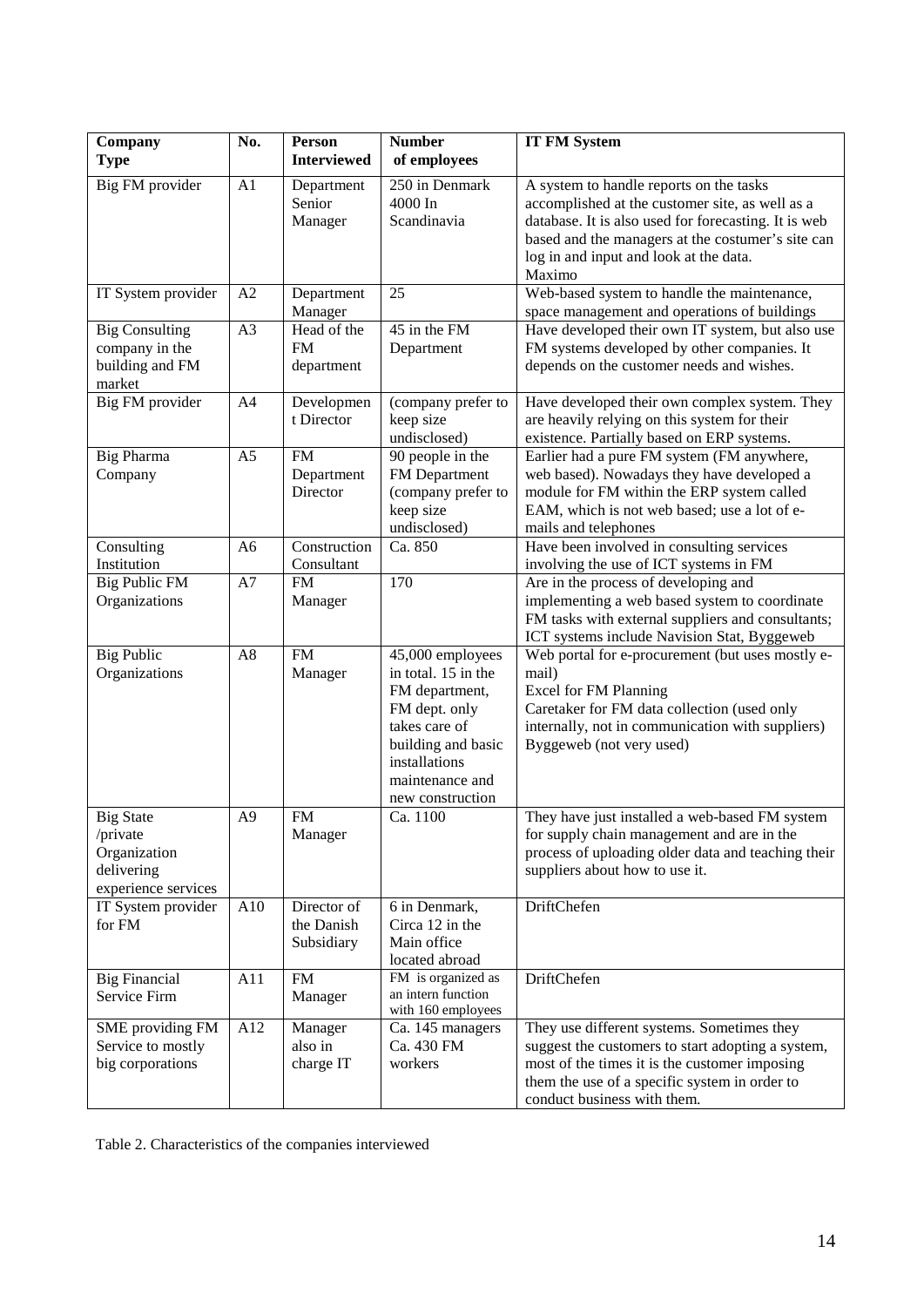Table 3 provides a quick overview of the number of companies interviewed in each category (Facilities service provider, FM customer, ICT supplier/consultants) and figure 2 shows how these organizations are placed in relation to each other in the FM SC. Both ICT suppliers and consultants can be providers to both facilities service providers, internal FM functions (FM customers) and the core business organization (client).

| <b>Sector</b>       | <b>Facilities Service</b><br><b>Provider</b> | <b>FM Customer</b>              | <b>ICT Supplier/Consultant</b> |
|---------------------|----------------------------------------------|---------------------------------|--------------------------------|
| Number of Companies |                                              |                                 |                                |
| in Each Sectors     |                                              |                                 |                                |
| Number of Companies |                                              | 2 FM service customer with own  | 2 ICT suppliers                |
| in Each Subsector   |                                              | FM department                   | 2 consultants                  |
|                     |                                              | 3 mainly outsourcing FM service |                                |
|                     |                                              | to external providers           |                                |

Table 3: Summary of Companies by Sector

Figure 2. The companies in the FM supply chain



Table 4 provides a list with description of the IT FM systems mentioned in the interviews.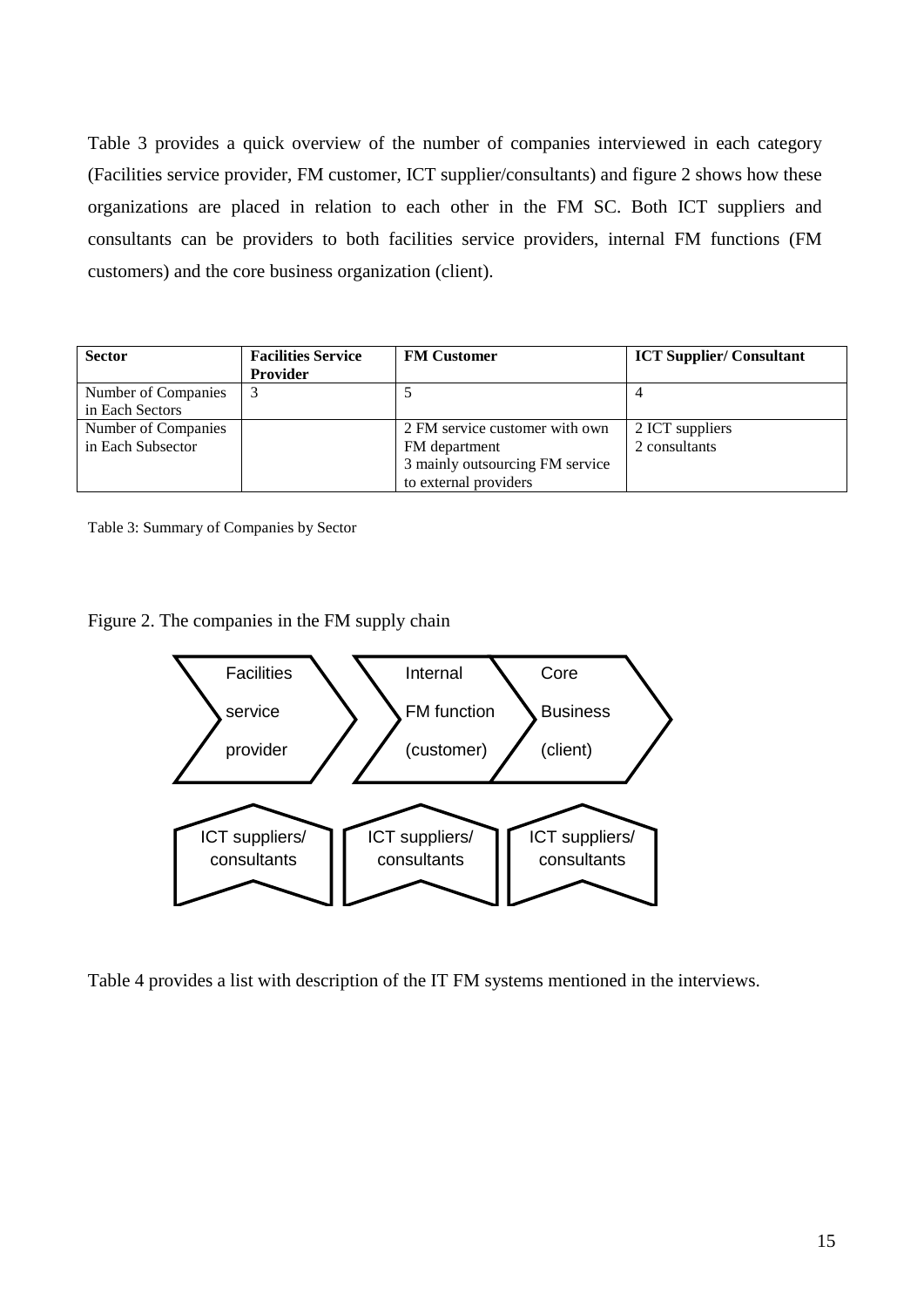| Name of IT          | <b>Description</b>                                                                                                                                                                                                                |
|---------------------|-----------------------------------------------------------------------------------------------------------------------------------------------------------------------------------------------------------------------------------|
| FM system           |                                                                                                                                                                                                                                   |
| Byggeweb            | Danish web-based project-web system for storing and exchange of documentation about building<br>projects and existing buildings. Developed and introduced in 1997 by the company Byggeweb<br>A/S, who also has developed CoreFM.  |
| Caretaker           | Danish FM systems with main focus on O&M. Developed and introduced in 1994 by the<br>consulting company COWI. Caretaker is used by many Danish municipalities.                                                                    |
| <b>CoreFM</b>       | Danish CAFM system with main focus on space management. Developed and introduced in 2004<br>by Byggeweb A/S.                                                                                                                      |
| <b>DriftsChefen</b> | Icelandic FM systems with main focus on O&M. Developed and introduced in 1995 by the<br>consulting company ICE consult.                                                                                                           |
| <b>EAM</b>          | International asset management system with main focus on maintenance. EAM is marketed<br>internationally by the IT company Infor.                                                                                                 |
| FM Anywhere         | Danish FM systems with main focus on O&M. Developed and introduced in 2004 by the<br>consulting KeyCon.                                                                                                                           |
| Maximo              | International maintenance system from 1984 marketed by IBM                                                                                                                                                                        |
| Navision            | International ERP system marketed by Micosoft. A version called Navision Stat is targeted<br>towards state institutions                                                                                                           |
| SAP                 | International ERP system developed and marketed by the German company SAP AG                                                                                                                                                      |
| Vista FM            | International FM system also called TAC FM with main focus on O&M. Developed in 1991 by the<br>Finnish consulting Granlund and marketed internationally by the building automation company<br>T.A.C. – part of Schneider Electric |

Table 4. IT FM systems in the interview survey

#### **4. Analysis and Results**

#### **4.1 ICT use**

The results show a complex and fragmented picture of uses of information and communication technologies in FM SC. Some companies are using only one ICT system; others are using several systems that not are necessarily communicating with each other. Still other companies have acquired and installed different systems, but they are still using the most well known systems such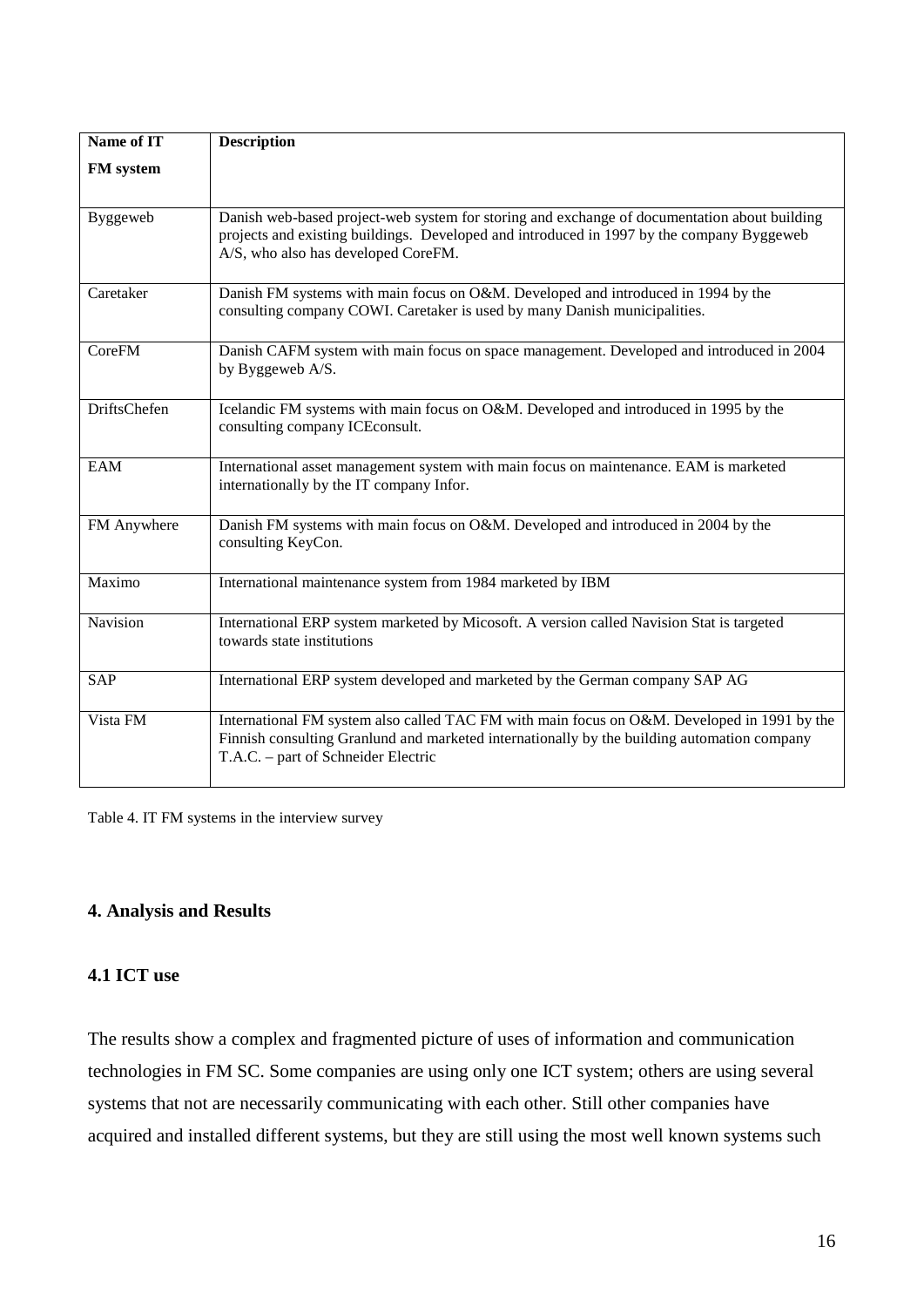as Excel for decision making. Even though this study acknowledges the limitation that not all the ICT systems used in the companies interviewed are systems that truly interconnect the SC in an automatized way, they are still taken into account and reported in this study as we assume that the systems interconnecting the different actors of the SC are the ones that are used in practice. Therefore when the respondents perceive that an ICT system supports SC related decision making, then we take that system into account in this study. In addition some companies use only one system for decision making, independently of the decision making level (operational, tactical and strategic), others use different systems for different levels of decision making.

The companies interviewed have adopted different kind of ICT systems in the SC. Most companies are using, have used or are familiar with web-based systems. However a few still prefer using Excel or other spread sheets. Companies use a variety of ICT systems and they say that often it is not easy to choose the right ICT system for the FM SCM. CoreFM, SAP, Maximo, Driftchefen, FM Anywhere and Caretaker are some of the systems used. ERP systems such as SAP are also used, but they include customized modules for FM such as Asset Management Systems. In the public sector it is used Navision System, Vista FM. Sometimes the IT system is managed by the adopter company whether this company is an facilities service provider or FM customer; sometimes it is outsourced to third party IT providers. When using web-based systems, the companies have a customized portal for each client/customer. This portal allows each company to get into the share of the database and ICT system that concerns them.

It looks like there is no specific system really prevailing on the market, even though a couple of them were mentioned by a few companies to start being more common. According to a system provider of web-based FM solutions for FM SC, circa 20% of the Danish companies that could be potential adopter of an ICT system have already adopted one.

ICT systems in support of FM SC are seen first of all as a recording and data collection systems that need to be used on a daily basis at operational level if they have to add value to the company's operations and decision making in general. On the other hand such systems may reveal to be very valuable in operation planning and control as the following statement shows:

## *Interviewer (I): When solved (the FM related problem) who registers (in the ICT system) that it is fixed?*

*Respondent (R): The one who logged on and who informed of the error. It is a reporting and data catch system. If an installation (FM related) breaks down again with the same type of errors*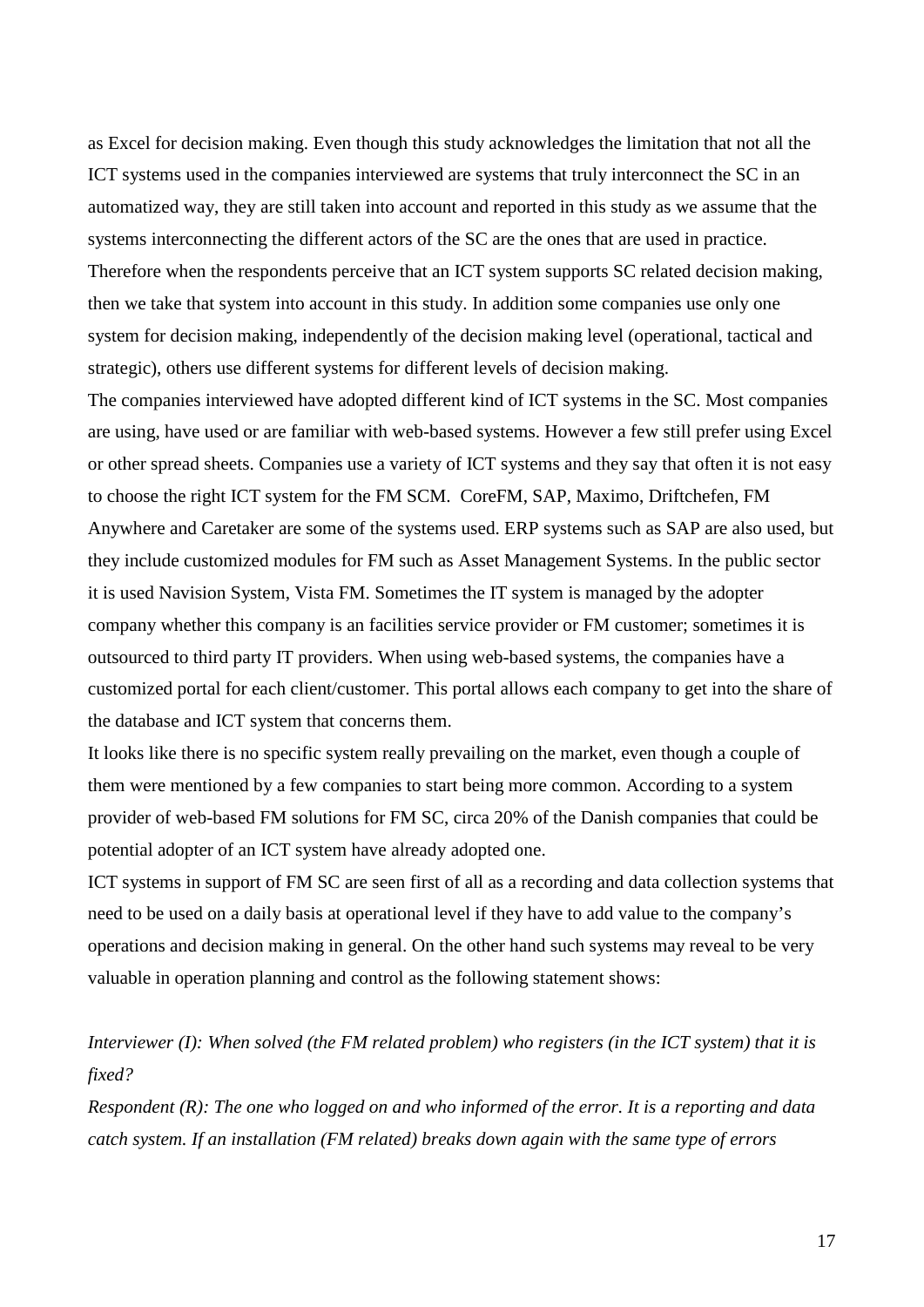*repeatedly, a replacement of the installation should be considered rather than a repair. Part of our key performance indicator is based on the fact that there have been a certain number of errors for various reasons. (A1)*

These systems have also provided the basis for improved management decision making regarding FM provision to customers and have contributed to make work practices more systematic and stringent, thus making it easier to "manage". They are also used by middle and upper management to make decisions regarding the service level, budget, future FM investments, etc as the following statement shows:

*I: What did you have before (this ICT system)?*

*R: We had paper.*

*I: Has anything been changed since in the way you handle things?*

*R: Yes*

*I: In what way?*

*R: The system is now more systematic and standardized with less individuality – standardized and systematic. (A1)*

ICT FM systems are also used for e-procurement and for communication with the users of the buildings as the following statement shows:

*R: There is information on leases so the tenants can see the size of the lease, the rent and in the future we will also inform about the maintenance plan – it is information from us to the users and the tenants. When inviting for tenders, we do this on the portal, so it is on the internet …… we have just launched our own portal. (A8)*

We can conclude that ICT FM systems can be of great value to a corporation if used appropriately and can support not only one specific FM level (operational, tactical and strategic) but all of them in different phases of service provision/consumption and with different purposes.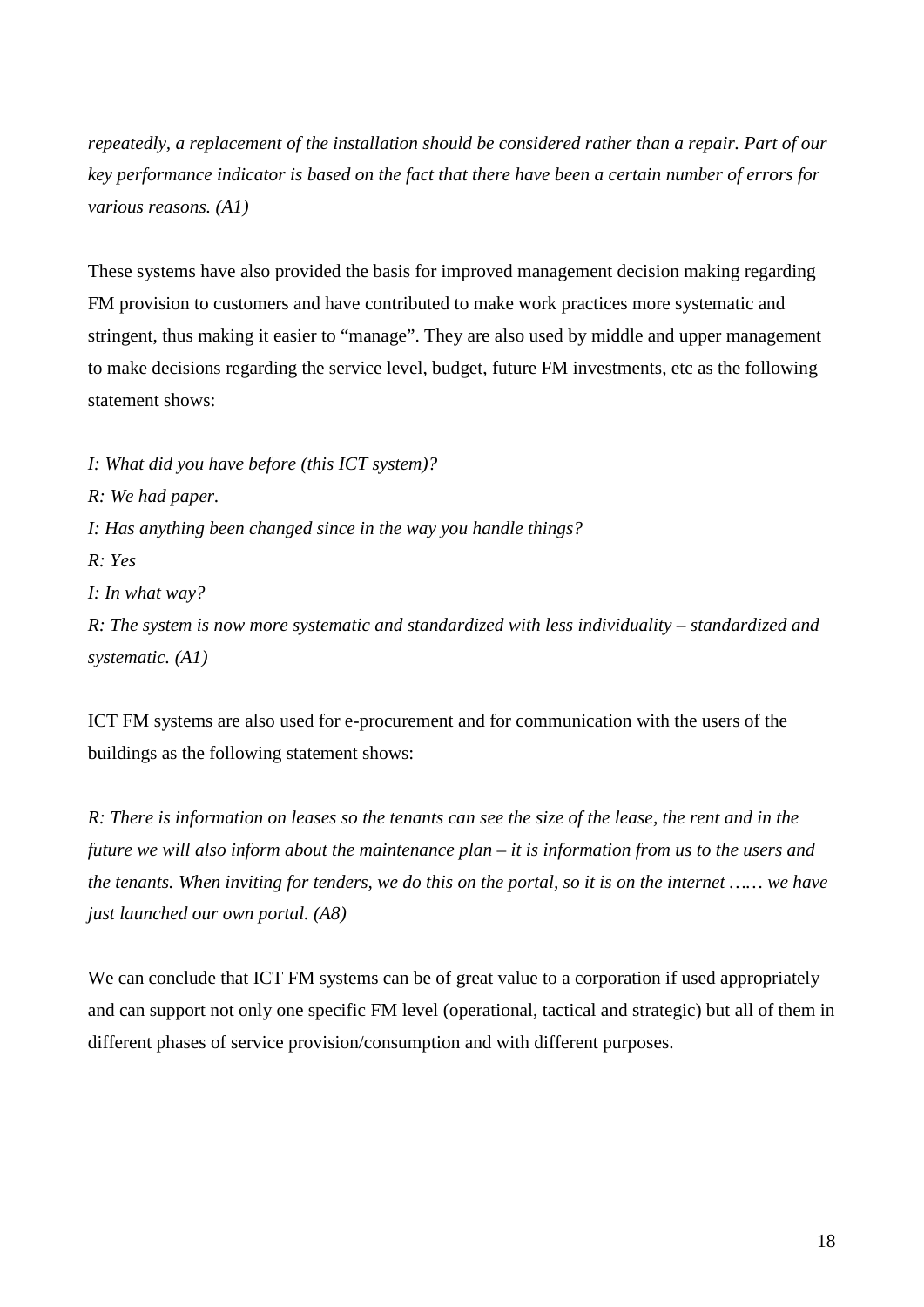#### **4.2 FM and Supply Chain**

The study results show that FM is increasingly seen as a support activity to the core activities of the organization rather then a cost center as already pointed out in the literature review (e.g. Amaratunga, 2001 in Pathirage et al., 2008, p. 8). Companies acknowledge more and more the value of their building assets, working space and anything related to FM. In addition FM activities are more and more outsourced to external service providers. Often this is a good thing for the FM department employees as the following citation states:

*R: We are happy to take over their employees, which they like because we are specialists in this field. Earlier they were used to being on their own and being a cost center, and now they are more active with us. (A1)*

The study also shows that companies use different business models in managing their facilities and their outsourcing operations. The ones we encountered are:

- 1. FM is completely outsourced to external service providers. This includes also the bidding process for FM services etc. In this case usually there is someone in the client organization responsible for the FM budget and the quality delivered by the service provider. The customer organization might even have a small department depending on how big the company is.
- 2. FM is conducted by an FM department internal to the organization, who serves all the organizational units and buildings.
- 3. The parent company establish a subsidiary company in charge of all FM tasks in the organization.
- 4. FM is partially conducted in house and partially outsourced.

#### **4.3 Organizational Context Factors**

The study reveals that there are a number of organizational drivers and inhibitors that influence ICT systems adoption and assimilation in FM SCM, summarized in Table 5.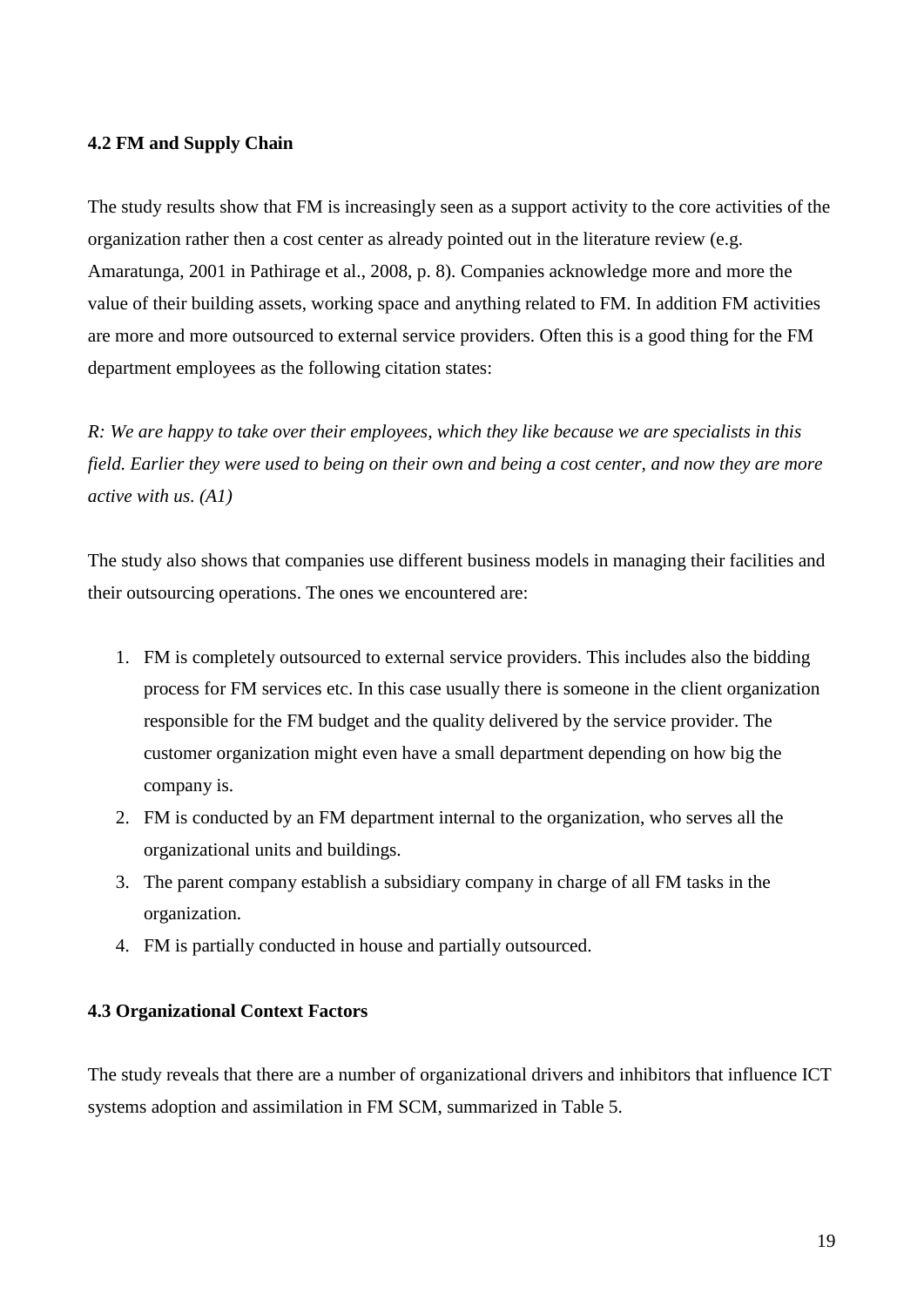| Organizational     | <b>Organizational Drivers</b>                                                                                                                                                                                                                                                                                                                                                                                                                                                                                                                                                                                                                                                                                                                                                                                                                                                                                                                                                                                                                                                                                                                                                                                                                                                                                                                                           | <b>Organizational Barriers</b>                                                                                                                                                                                                                                                                                                                                                                                                                                                                                                                                                                                                                                                                                                                                                                                                                     |
|--------------------|-------------------------------------------------------------------------------------------------------------------------------------------------------------------------------------------------------------------------------------------------------------------------------------------------------------------------------------------------------------------------------------------------------------------------------------------------------------------------------------------------------------------------------------------------------------------------------------------------------------------------------------------------------------------------------------------------------------------------------------------------------------------------------------------------------------------------------------------------------------------------------------------------------------------------------------------------------------------------------------------------------------------------------------------------------------------------------------------------------------------------------------------------------------------------------------------------------------------------------------------------------------------------------------------------------------------------------------------------------------------------|----------------------------------------------------------------------------------------------------------------------------------------------------------------------------------------------------------------------------------------------------------------------------------------------------------------------------------------------------------------------------------------------------------------------------------------------------------------------------------------------------------------------------------------------------------------------------------------------------------------------------------------------------------------------------------------------------------------------------------------------------------------------------------------------------------------------------------------------------|
| <b>Drivers and</b> |                                                                                                                                                                                                                                                                                                                                                                                                                                                                                                                                                                                                                                                                                                                                                                                                                                                                                                                                                                                                                                                                                                                                                                                                                                                                                                                                                                         |                                                                                                                                                                                                                                                                                                                                                                                                                                                                                                                                                                                                                                                                                                                                                                                                                                                    |
| <b>Barriers</b>    |                                                                                                                                                                                                                                                                                                                                                                                                                                                                                                                                                                                                                                                                                                                                                                                                                                                                                                                                                                                                                                                                                                                                                                                                                                                                                                                                                                         |                                                                                                                                                                                                                                                                                                                                                                                                                                                                                                                                                                                                                                                                                                                                                                                                                                                    |
|                    | Improved control over the data that are<br>being handed to the service providers in<br>the outsourcing situation (A2) and data<br>gotten from the service provider (A7)<br>Better FM management decisions (A1)<br>Better long and short term planning and<br>forecasting of FM resources (A7)<br>Better overview and control over the<br>budget and the activities to be done (A3,<br>A6, A5, A8)<br>Better servisering of customers (A1)<br>Top management support<br>through<br>organizational policy (A8)<br>Return on investment and improved<br>efficiency (A4);<br>Being closer to the clients and the users<br>of<br>services<br>through<br>direct<br>communication (A4)<br>Get around gate keepers (A4);<br>Source of innovation (A4);<br>Overview of the portfolio by making it<br>(e.g. 3D) (A6, A8)<br>The right information to give to the<br>service provider or internal FM people<br>(A6)<br>Better working conditions by having all<br>the info in one place $(As, A7)$<br>Political<br>Decision<br>due<br>to<br>state<br>requirements (A7, A8)<br>Need to keep FM knowledge in house<br>when the FM task is outsourced (A7)<br>Need to keep all the FM and buildings<br>info in one place in periods of growth or<br>buildings extensions (A7)<br>Improved quality assurance of the<br>service delivered (A7)<br>Cost Transparency (A5) and capability | Employees resistance to change at the<br>operational level Lack of FM education (A1,<br>A2, A6, A7, A9, A10)<br>Lack of training and resources to learn the<br>new system $(A2, A6, A9, A10)$<br>Lack of IT competence (A1, A2, A6, A7, A8,<br>A9, A10<br>Fear of flying (A1, A8)<br>Building owner do not know what to ask from<br>FM in the construction phase (A6, A7)<br>Lack of knowledge at the client about how to<br>incorporate FM in the building phase and<br>how to use IT for it. (A6, A7, A8)<br>Difficulty to incorporate in the contract the<br>process of how to get data from the service<br>providers (A7)<br>Lack of language skills (e.g. English) (A5,<br>A9)<br>Lack of resources to implement the ICT<br>and to make the necessary<br>system<br>organizational changes in order for the<br>system to get implemented (A10) |
|                    | to link costs to each activity (A5)                                                                                                                                                                                                                                                                                                                                                                                                                                                                                                                                                                                                                                                                                                                                                                                                                                                                                                                                                                                                                                                                                                                                                                                                                                                                                                                                     |                                                                                                                                                                                                                                                                                                                                                                                                                                                                                                                                                                                                                                                                                                                                                                                                                                                    |

Table 5: Organizational Drivers and Inhibitors

The study shows that the key organizational factors that initiated ICT adoption in FM SC are top management leadership and vision, the decision to outsource FM operation to an external service provider, return on investment, the company's growth and expansion that made necessary the need to have an overview on the buildings and related FM expenditures (therefore company size).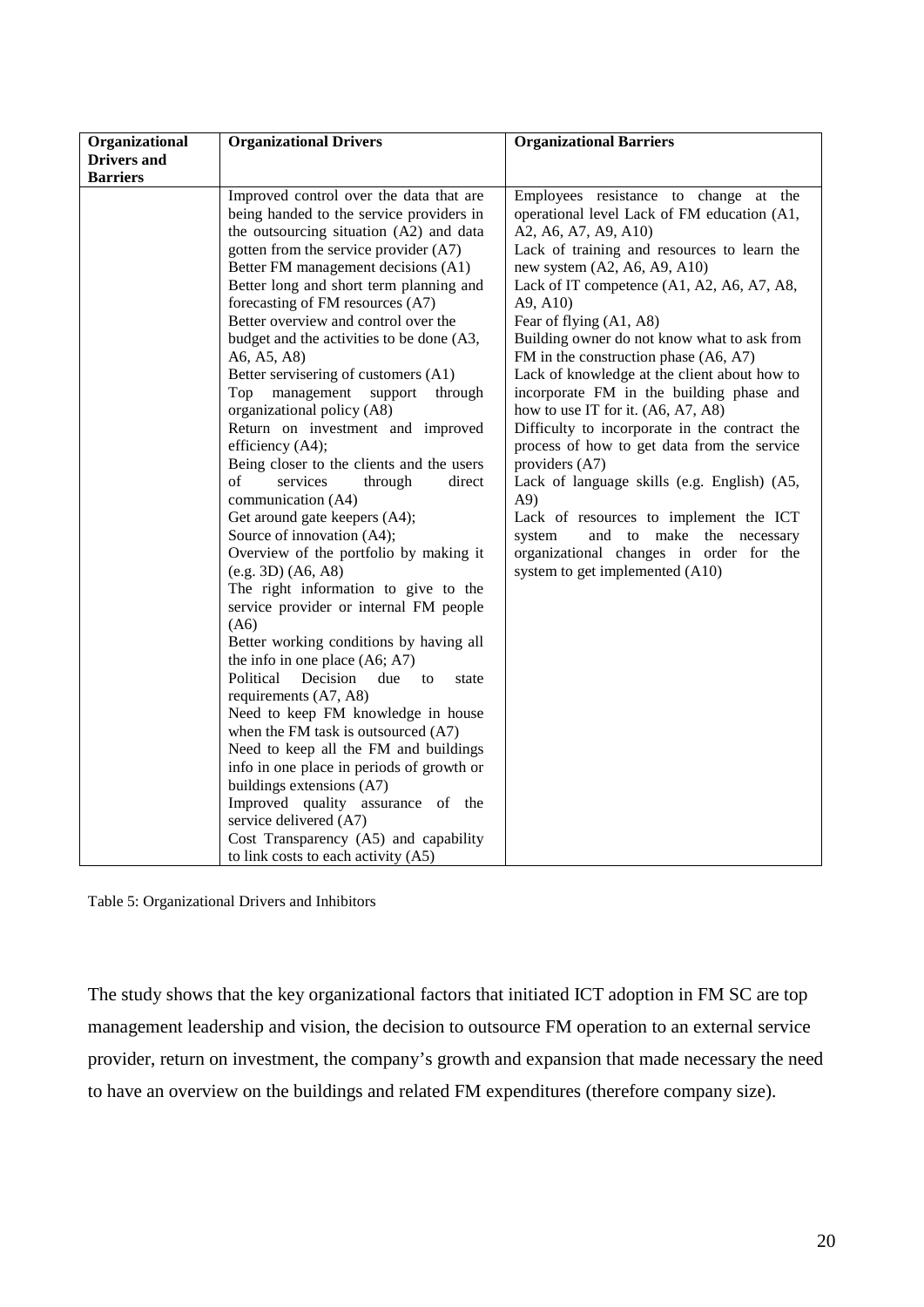#### *Adoption Drivers*

The decision to outsource FM activities to external service providers has created new challenges regarding the company's FM knowledge, especially since the FM external service providers could potentially change periodically due to the limited time procurement contracts. Therefore the need to keep such FM knowledge in-house. The decision to adopt the FM ICT-system therefore is seen as a way to centralize the FM knowledge in a place where it can be accessed both by the service provider and the service customer as the following statement shows:

*R: I think that one of the most important factors is ..…it is a decision that has been made that we must outsource … not only we outsource, we have to tender in four year contracts, and this made by outsourcing, first we moved all knowledge of our buildings outside our organization and then by doing in four year contracts we assured that any knowledge that our external had about our buildings disappears every four years. So it's been a very vital factor that we need to take all of the information and bring it home again into a system. (A7)*

Top management also has an important role in the adoption decision as pointed out by A8. In addition company size and company growth also influence the adoption decision. This is because as the company grows there is the need to centralize the FM information in one place to make it easier for employees to access FM related information in order to make the right decisions. As the company grows it might in fact be impossible to rely on the single employee for FM information. ICT systems help keeping record of all the information relative to FM, therefore making it possible to provide better FM services. Establishing a FM help desk is seen as a good solution to immediate FM service response, but it can only be justified by the size of the company as the following statements show:

*R: I think one of the factors is that we've… experienced this, a rather large growth and suddenly you know when we had 35 buildings we had every one that has to do with the buildings knew exactly what was going on, but now we have people who have the responsibility of maintenance for 50 estates and they just don't have that level of detail so ..We have to put it into the system and also sometimes suddenly you have to work on your colleagues' 50 buildings and you know it's just.. There's absolutely no way you can avoid putting this data together. (A7)*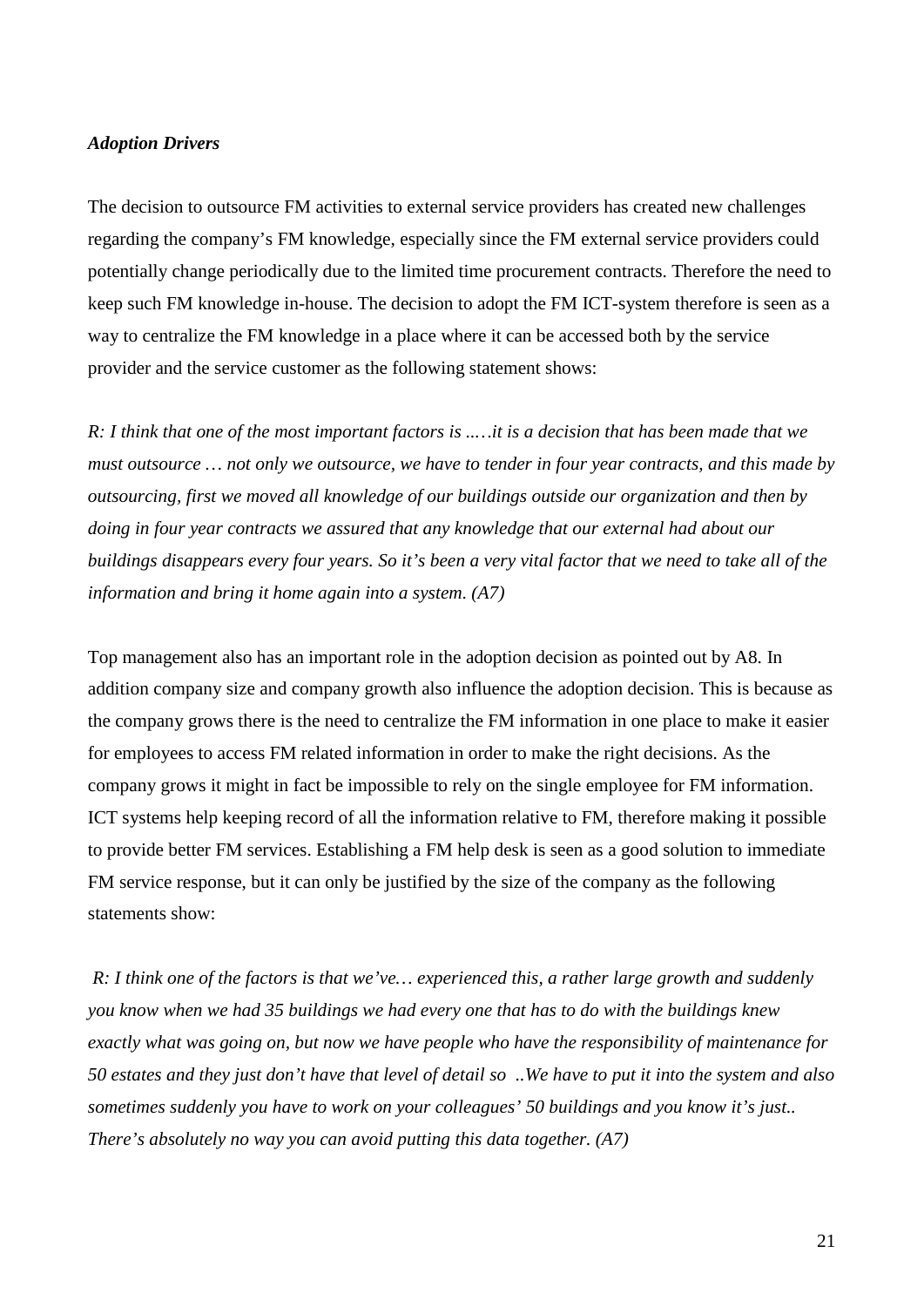*R: Size is an important factor to have a help desk.. . We have been into this solution for the property management to have one call center and one email box ... but we are not large enough ... for two reasons. There are not calls enough and jobs enough to have a person there to take care of it... and the other thing is that many of these calls have to be done right a way so it is not beneficial... so even if we are a big company ... we are not big enough. .... We have been thinking to join our IT site help desk to use their help desk ... but we have not gone further with that. (A5)*

Some actors of the FM SC such as FM consulting companies might decide to adopt ICT FM system because they see them as a market opportunity or just because they are forced to adopt that system if they want to conduct business with a certain company as the two following citations clearly show:

#### *I: What has made you going for example for ….(ICT) system?*

*R: Because we see it as a market opportunity..we are not able only to take care of the program we made ourselves ...and we are able to work with them because we know when we meet a client we have to accept what he has as IT program and we have done work with that other place before and so it must be ..we find that very often when clients want to have such program it is hard job to build it up and to put all the info in so that you can work with it, next thing it is to learn the people to work with it in a day time, if you should not work with that program in maybe 3 years then the info inside will be outdated. (Manager, A3)*

Return on investment and efficiency are key factors influencing the adoption decision as a big service provider states:

*I: How about the internal factors, personal or reasons that influence this system adoption. R: Return on investment and efficiency, that is the only reason that we can find out to invest in. (A4)*

#### *Assimilation Drivers*

However there are a number of organizational factors that influence the assimilation of ICT in FM SC, including better overview of the activities and the budget, better decision making, better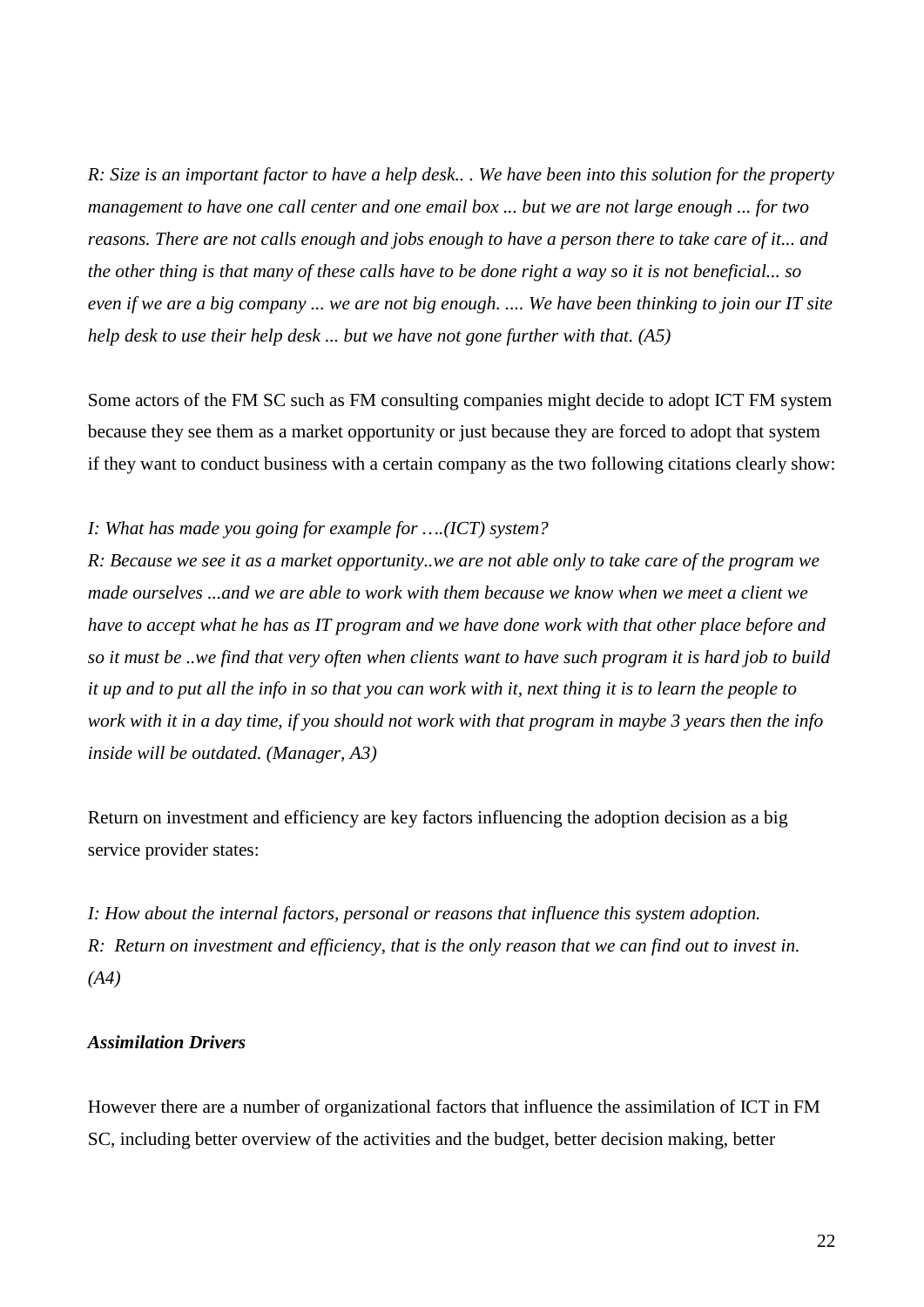communication with customers, more systematic ways of recording and analysing data. For example a manager of an facilities service provider mentions how ICT FM systems have helped them to be more systematic in conducting their work and how it can help them to manage, improve efficiency and make better service development decisions, thus in general providing a competitive advantage and added value to the company:

*R: ….We would like to be more ahead of things, be with the clients who have entrusted us in this field. We would like to manage, develop and make things more efficient, so some of these management information systems (MIS) are mainly a question of management. (A1)*

A7 points out how they wish to have a better overview of the FM budget and FM activities as well as the drive to make better FM management decisions have been also important drivers to assimilate the FM ICT systems in their company:

*R: But also there have been a number of demands for a better overview and better data to make management level decisions because as soon as we have centralized all these costs we have so much better possibilities extracting data and you know data mining and making management level decisions and that's also are rather large wish. (A7)*

In addition ICT systems make it easier and faster to get the information needed to make FM management decisions as showed by the following statement:

*R: This would often be something that would take days, sometimes weeks of manual work to put together the data to make a …and now we have…a much shorter answering time. That means management …feels able to know, to ask more intelligent questions and I think this gives management the feeling of more freedom to be able to maybe ask more often and get more data to make the right decisions. Because earlier they had too, maybe sometimes think, which question is the most important because if I ask it will take them five days to give me an answer. (A7)*

Another major organizational driver in assimilation is better communication between the supplier and the customer, making service providers and service customers feel closer to each other as well as making it easier to get around gatekeepers and communicate directly with the relevant people: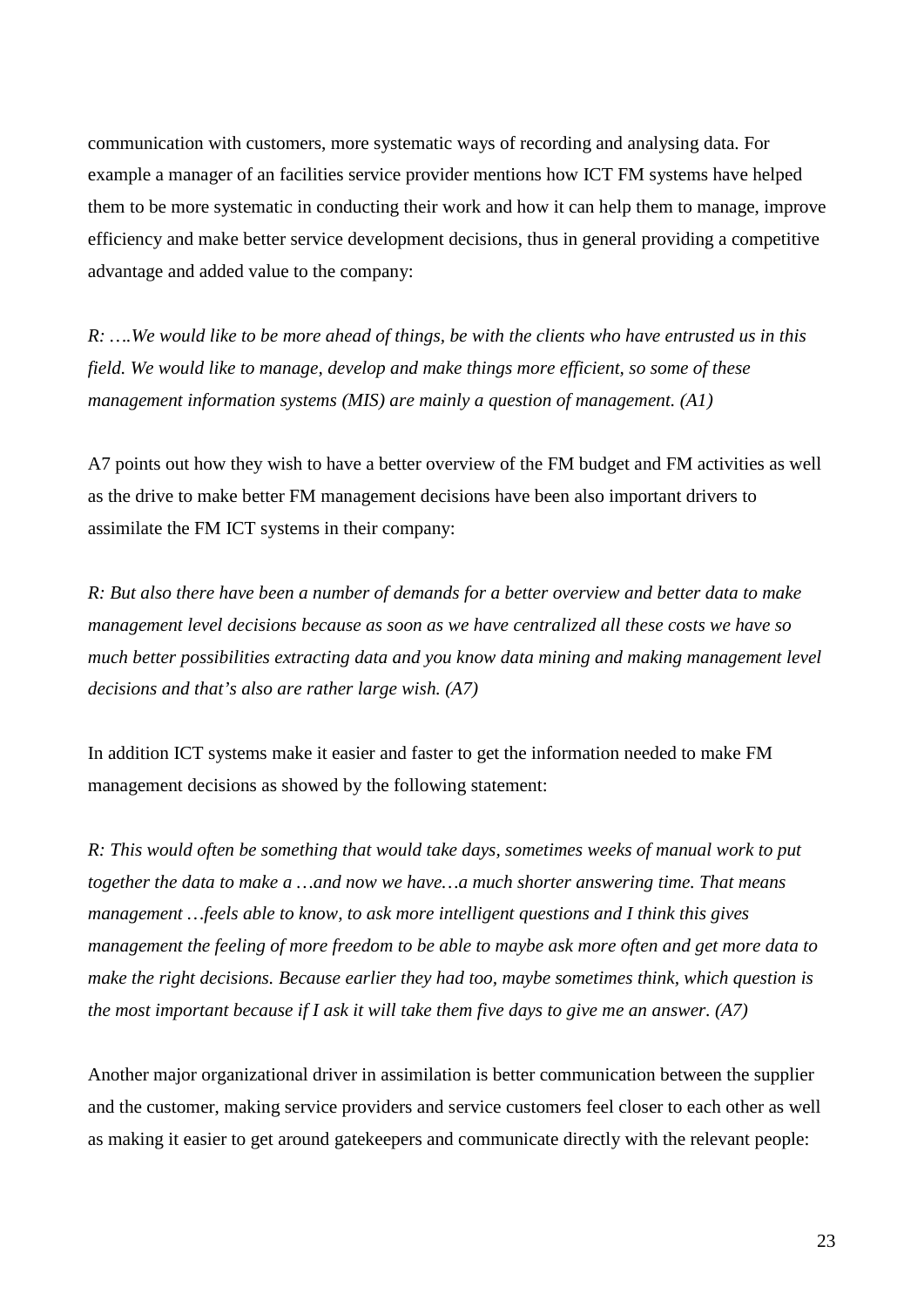*R: Of course we are much closer to the clients and the users of our services and we can communicate directly with them. It has helped us get around gate keepers, if the person sitting here responding is acting like a gate keeper they would not allow to talk with their employees, then now they cannot control information and communication. (A4)*

A big importance for proper ICT assimilation is also the organizational policy and ICT system implementation strategy used by the company. If the adoption and assimilation decision is made centrally and enforced throughout the company by top management the assimilation might be more satisfying than situations where the assimilation decision is left to each employee of the company as the following shows:

*We see that where they make a central decision … now the people, the project are not the problem they have decided to go for this and that is ok, we experience many places that one individual is dealing with this part and he does it this way , and another does it that way, very isolated so it is just as much the organization how they organize. (A3)*

#### *Adoption and Assimilation Barriers*

There are also a number of barriers that slow down adoption and especially implementation of FM ICT systems. Important ones include lack of resources to learn how to use the system, lack of knowledge from the client about what they would like regarding FM in the future of the building, lack of competences.

An important organizational barrier to ICT FM systems adoption is that usually at the point of construction, the client does not know what he/she would like from from FM afterwards. Therefore they underestimate FM and the data collection process related to it. This is already important to take place at the stage of planning and construction of a building as the following citation shows:

*R: As a building client you must also consider what you want finally as a client, what do we need, and therefore there is a great need for this identification: What do we need afterwards? Actually, nobody knows. Many research projects are looking for barriers, but it is a very practical problem. (A6).*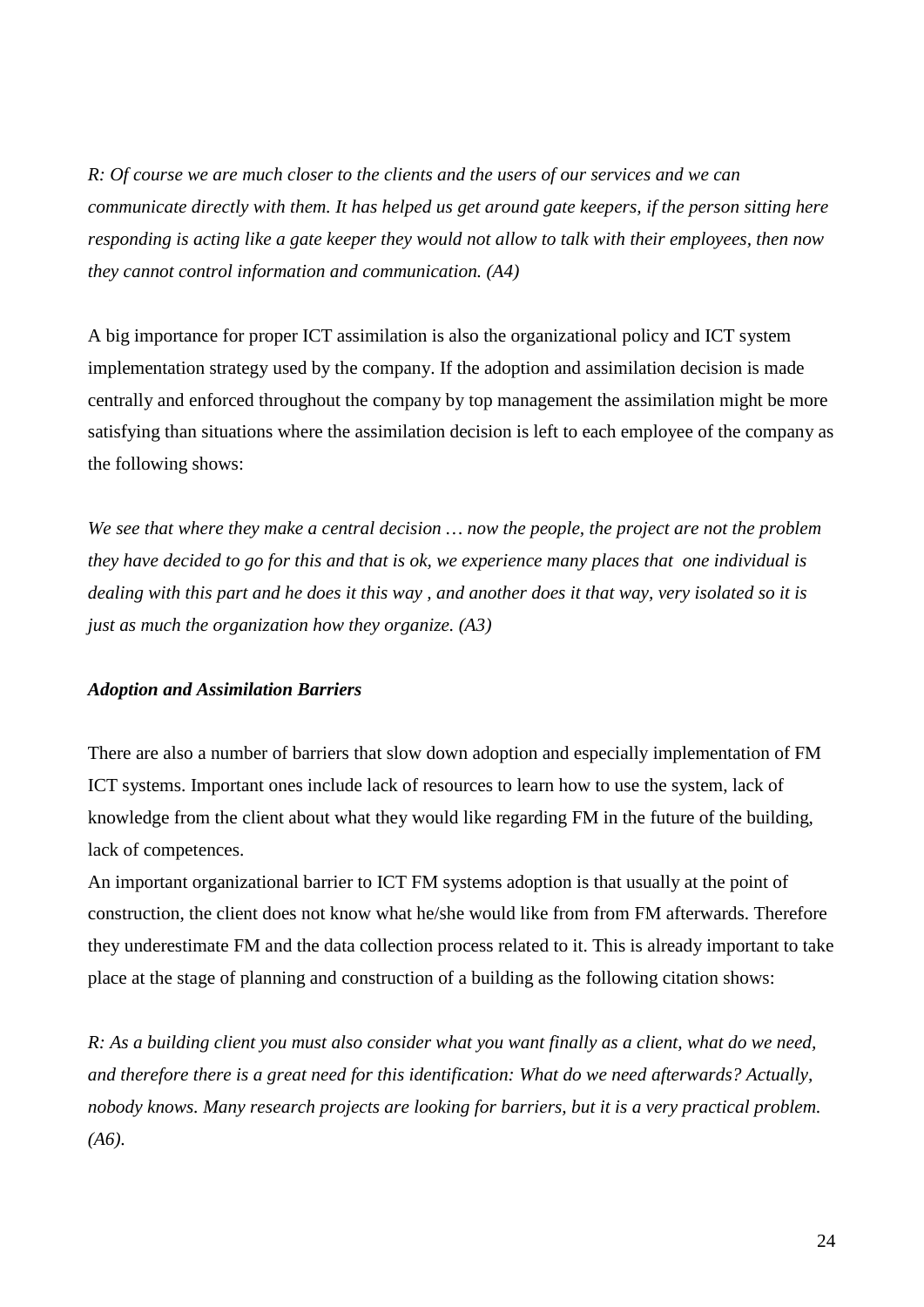An important organizational barrier is also the lack of resources to dedicate to learn how to use a new system as often pointed out in the literature and by the following citation:

*R: This is to a great extent related to the resources you have internally. You are busily engaged in many activities, and resources are required to familiarize yourself with the new tools that are often not optimal user friendly… the software companies know how to take advantage of this putting new versions on the market every year requiring you to attend courses… It is also a question of freeing the required resources, so you can work with the new system now. (A6)*

The ICT systems offer many advantages and opportunities to be accurate and stringent with the FM data. On the other hand accuracy and standardization can also be a barrier to assimilation as showed below:

*R: I see one of the downside is that you have to adjust for stronger demands for accuracy and standardization and a certain systematic way of doing everything. There is less freedom for doing things your own way for some of our architects and for some of our own people this has been a sort of a stone in the road which they have to overcome and I know this is very much at the operative level (A7).*

Another major factor slowing down assimilation is also employees' competences that can be either ICT use related or English language related, especially for employees using the system at operational level as the following shows:

*R: …In the daily operation we have 2 people who are our super-users in the EAM system within FM here ... but as all our communication is in English when you come to the system then it is actually a problem... it is language skills... the main problem today. .Yes, that is part of (the company).. That they have to be able to communicate in English. And many of the employees are educated as electrician, carpenters or plumbers and they have not been travelling, they have not learned English (A5).*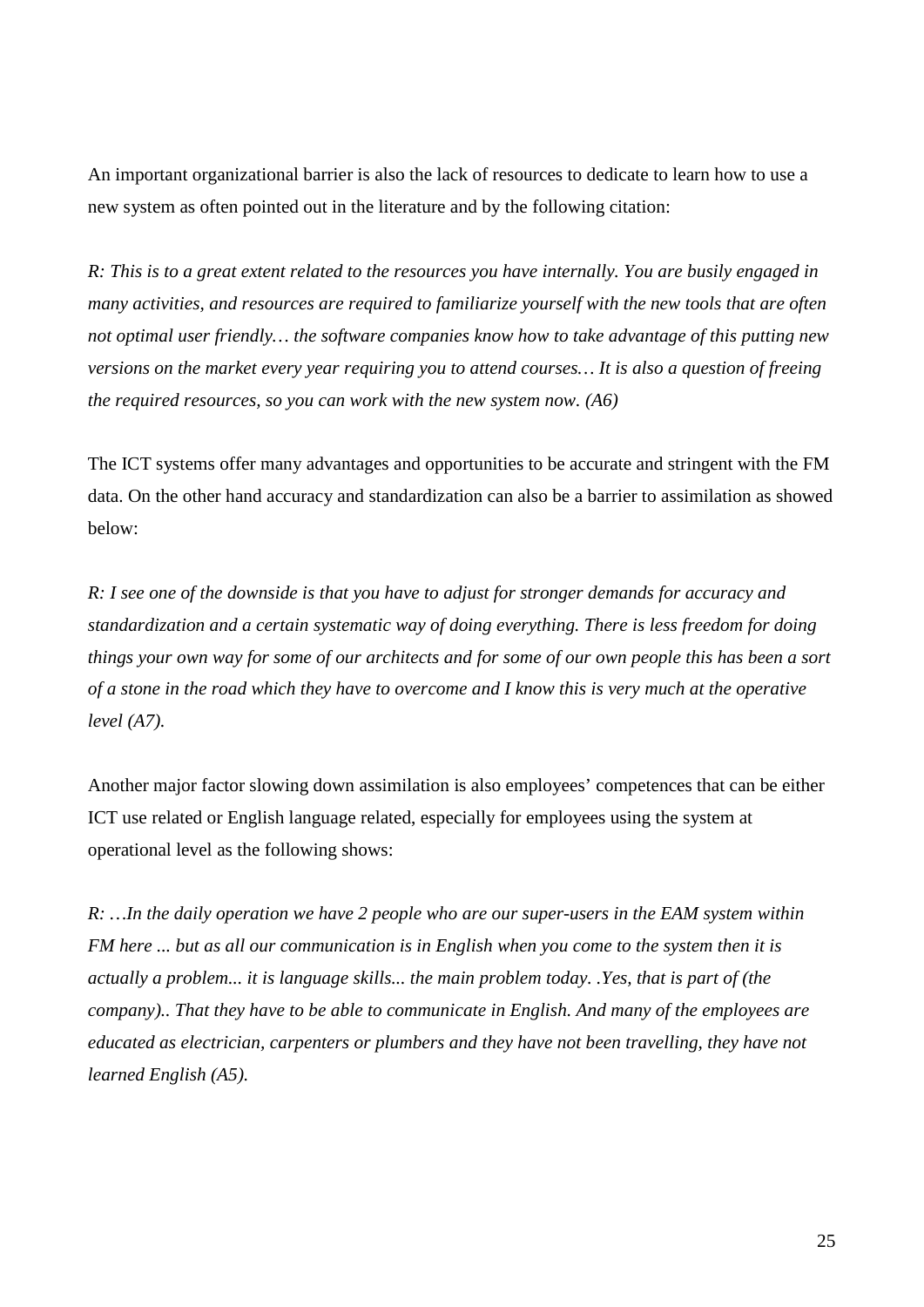*R: ..There are certain competency barriers, not everybody are equally trained in using ICT systems. (A8)*

#### **4.4 Technology Related Factors**

The study shows that there is a number of technology related characteristics that influence both adoption and assimilation of FM ICT systems in the supply chain as showed in Table 6.

| <b>Technology</b> | <b>Benefits</b>                              | <b>Barriers</b>                                |
|-------------------|----------------------------------------------|------------------------------------------------|
|                   |                                              |                                                |
|                   | Give quick overview of the situation at the  | The ICT systems are too complex<br>to use      |
|                   | customer site and be able to serve the       | (A2, A6, A5, A8, A9, A10)                      |
|                   | customer better $(A1)$                       | Continuous updating and inserting<br>the       |
|                   | The customer get a better overview of the    | information in the system (A3, A8)             |
|                   | service providers' service quality (A9, A10) | Data validity (A8)                             |
|                   | Increased control and systematization in     | Lack of standard format and classification     |
|                   | data collection and service delivery (A1,    | schemes for FM data (A6, A7, A8, A9,           |
|                   | A7, A8, A10)                                 | A10                                            |
|                   | Faster service delivery and response to help | The easiness of use is not good enough (A6,    |
|                   | situations $(A1, A9)$                        | (A5)                                           |
|                   | Better control of the tasks accomplished by  | Incompatibility of different<br>systems,       |
|                   | the service provider $(A9, A10)$             | implying a lot of re-keying if it is necessary |
|                   | Better specification and measurement of      | to change the system (A5, A8)                  |
|                   | the desired services (A10)                   | Nye software versions making it more           |
|                   | Employees got more control of their daily    | complicated to learn how to use the system     |
|                   | work $(A10)$                                 | (A6)                                           |
|                   |                                              |                                                |
|                   |                                              |                                                |

Table 6: Technological Drivers and Inhibitors

#### *Drivers*

For example one of the assimilation drivers is that FM service providers can get a better and quicker overview of the situation at the customer site and be able to provide a better service as the following citations show:

*R: When with the clients it is important quickly to assess their business and to serve the clients better. (A1)*

*…*

*I: What about efficiency?*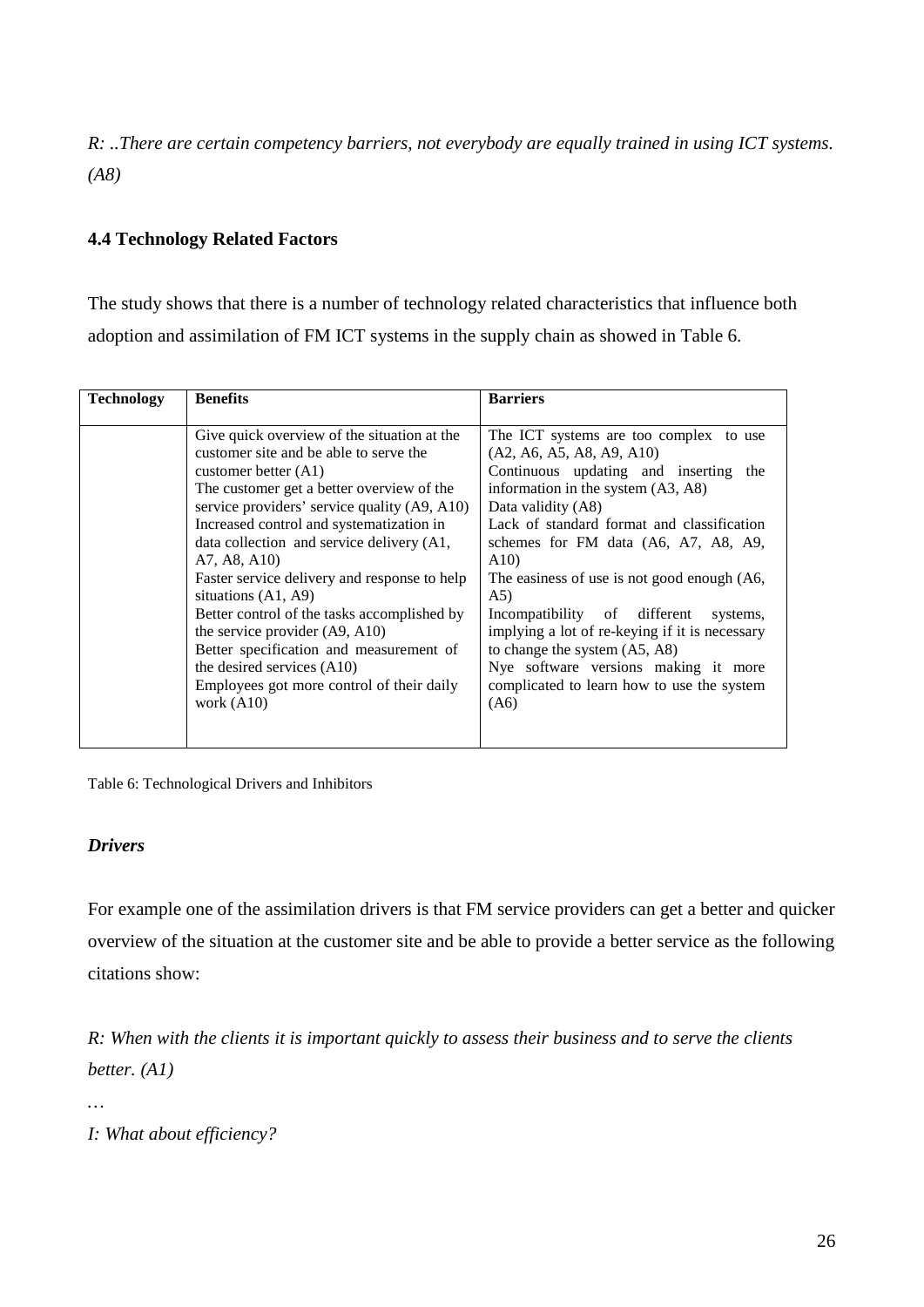*R: They get it quicker and can take the correct action so they quickly can use the system and be told what to do to read to key performance indicators from the system. For instance in the case of a cooling system, I definitely think you will be with the client quicker (A1)*

Another important technology driver is a better overview over the activities that need to be done as well as budget, resource management and better data integration. Another important factor is making it easier to control that the planned activities really get implemented and therefore employees' control:

*R: The main benefit is that we can link our asset….directly into our finance system and then we can keep track of all costs on both sides... the investment and the daily.... capacity costs ... the daily operations costs ... yes...and we can track that, because each ventilation and cooling machine or what ever has one unique number where all costs can be added to, and that part has being established in this period... so suddenly we are able to see the costs for one machinery from birth to death... we are able to track that in the future, and that is the major benefit. (A5)*

*R: It is a planning system and it is a control system…The advantages .. are that we fix our schedules for our maintenance jobs...meaning that I am sure that the employees in my organization are doing what they have to do ...I am getting a report each month....so it is very easy to control our maintenance has been done...(A5)*

*....*

*R: Normally you have double or triple accounting..here you get a much better overview over the budget and the activities you need to have done. (A3)*

….

*R: Overview – you have to be systematic…. Data integration, you have all data only at one place. (A8)*

In addition the possibility to visualize the data as well as have intelligent buildings could be an important potential driver in the future: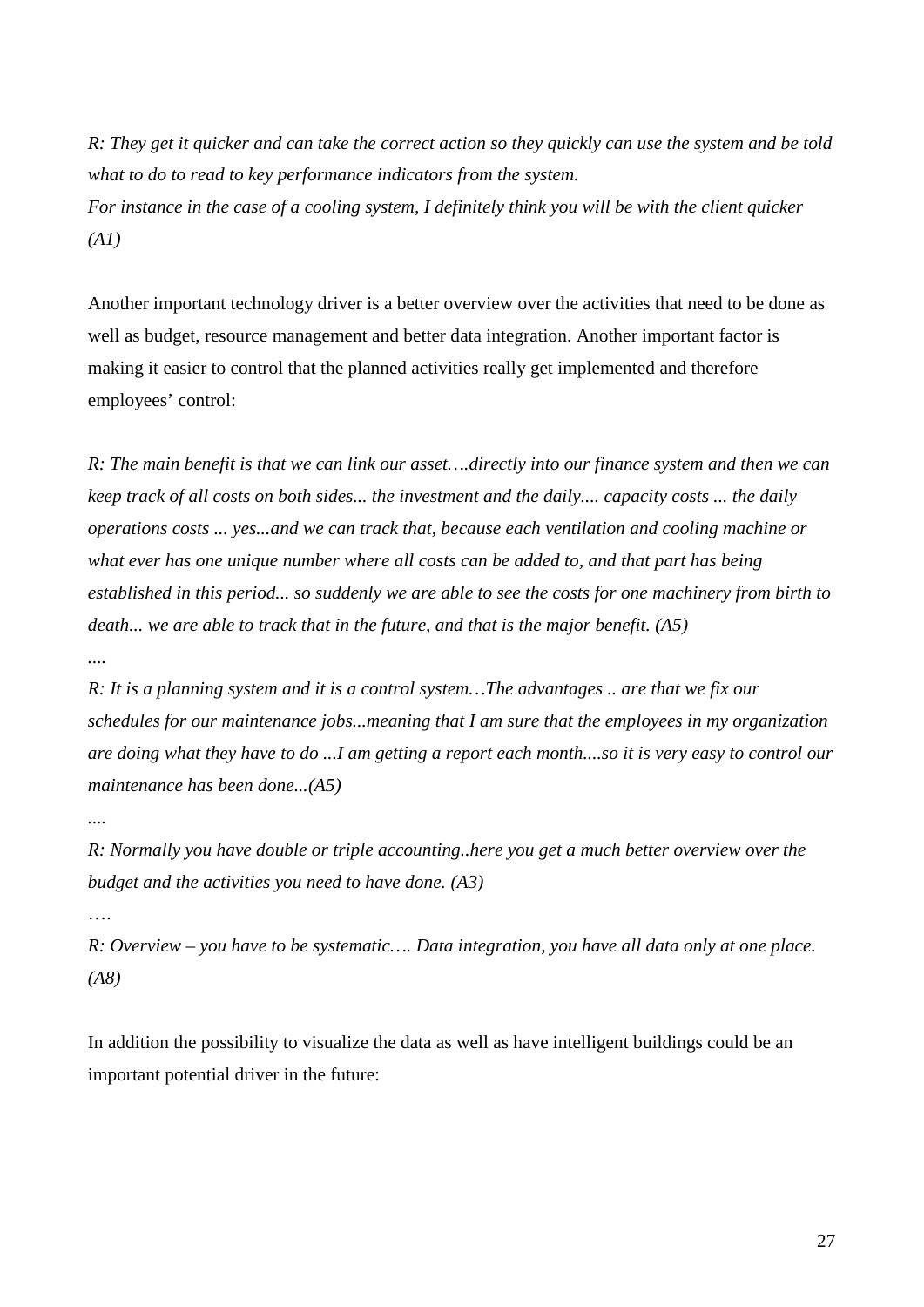*R: In FM it is all clear ... you have for example. an overview of your portfolio with many m2 to manage, that is important. For renovation and maintenance you have exactly the information needed by the consultant. That is a very important parameter, e.g. for cleaning staff to know what to be done and cleaned, it is all about making data accessible, and that we have an overview by visualizing them, thus we can make quicker and better calculations and resource management. We can prioritize our efforts and initiatives, e.g. roof repair work is more important than interior painting. In the long term we can incorporate tags in the buildings. I could think of a model with intelligent tags indicating humidity damages so we can prioritize our efforts. (A6)*

#### *Barriers*

A major technology related barrier is found in the daily use of the system and in the updating of the data in the system. In fact if this is not done in a very systematic and stringent way, then the data might not be valid and the decisions might be taken on a wrong basis. So, if a company decides to adopt such an ICT system it is important to keep the data up to date, otherwise they cannot be used for decision making, as the following citation shows:

*R: The problem is not in the installation of the system, it is in the use of the system and as a matter of fact looks like a complicated task every time updating what has been done and what has not been done E.g. in a building how many people would you need there..dealing with this system. (A3)*

*R: It requires discipline to use the systems. Data entering must be stringent. If data in the system are incorrect and not updated, you do not rely on the data you draw from the system. High data validity is of great importance – this is a barrier when using the systems. (A8)*

Other major barriers are the lack of classification schemes and standard formats to represent the data to be inserted into the FM ICT system, the lack of communication and compatibility standards between the different ICT systems as well as the lack of knowledge from the client about what they want with FM as the following citations shows:

*R: I think that one of the barriers is that to use the system you need classification systems …you need systems that describe hierarchies of building components, you need classifications of… all*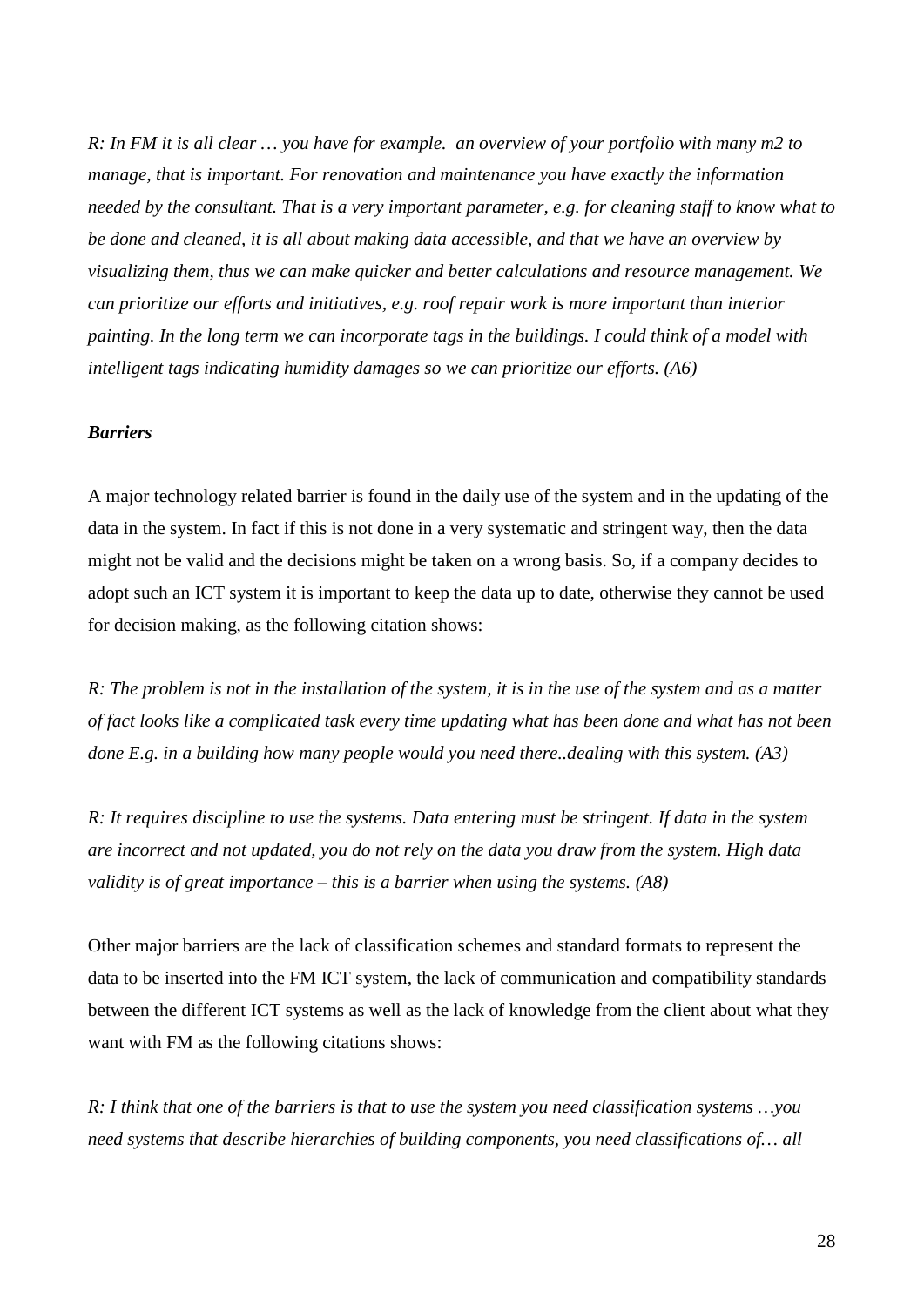*your maintenance activities you …Need a lot of classification and a lot of standardization and all this classification and standardization is new to everyone including the system developers and some of it has not been done yet and you know the new classification system. (A7)*

*I: You think that today we do not have a format where the different systems can communicate? R:. Even when the systems communicate, there are problems with correct data entry. The building owners are often not completely precise about which maintenance data they are interested in …and there are very few standards… they are also having trouble making correct decisions about just exactly what is the right data to put in. (A7)*

*I: You use different systems, .., do you experience communication problems among the different systems?* 

*R: Yes, but on a minor scale. (A8)*

#### **4.5 External Environmental Factors**

The study found that one main external factor that influence ICT adoption in the FM SC is suppliers' or customers' suggestions, requirements or pressures as it is known from the literature on IOS adoption. Often customers request suppliers to adopt their own ICT systems in order to be able to conduct business together or vice versa. Sometimes the adoption is a prerequisite for conducting business together and therefore mandatory, sometimes it is a suggestion that might lead or not to the adoption of that system. This depends on the FM activity that has to be done, the specific contract the customer and the supplier engage in and, especially, the power relationship between the 2 companies engaging in a SC relationship. In any case this condition shows that definitely there is supplier interdependence among the companies as the following citation by a consulting company providing also FM services shows:

*R: It is not always the clients that are aware of the IT systems..mostly that is us convincing the clients saying you are much better with an IT system, it does not have to be our system but any system because of course we can do maintenance of an organization building , but for us it is also much easier when we have an overview in the database. (A3)*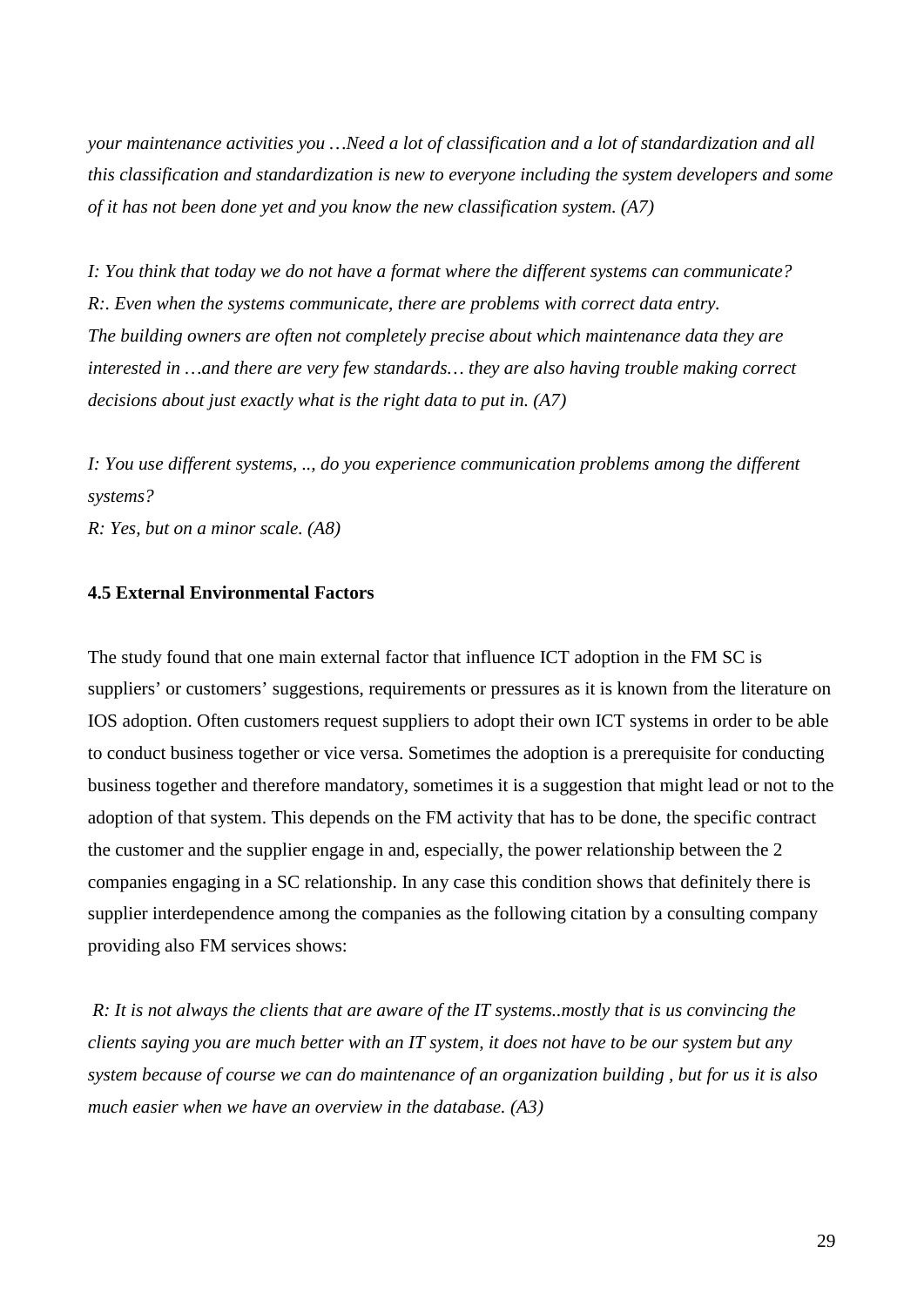An overview of the external drivers and inhibitors are given in table 7.

| <b>External</b> | <b>External Drivers</b>                   | <b>External Barriers</b>                          |
|-----------------|-------------------------------------------|---------------------------------------------------|
| Drivers/        |                                           |                                                   |
| <b>Barriers</b> |                                           |                                                   |
|                 | Supplier Interdependence-FM provider      | Lack of collaboration among software providers,   |
|                 | or customer (in an outsourcing situation) | building customer and users in developing ICT     |
|                 | are forced to accept the partners' system | systems $(A6)$                                    |
|                 | (A7, A4, A3, A12)                         | Government Regulation (validation )(A5)           |
|                 | Improve and control relationships with    | Sub-suppliers not knowing Danish if they are      |
|                 | FM Service Provider (A2, A12);            | Germans or Polish (A9)                            |
|                 | Market opportunity (A3)                   | Disagreement between the service provider and the |
|                 | Clients ask for single point of contact   | customer about the data needed to be delivered    |
|                 | (A4)                                      | (AB)                                              |
|                 | Political decision (from the ministry) to | Critical mass of users (A8)                       |
|                 | outsource $(A7)$                          |                                                   |
|                 | Knowledge<br>different<br>acquired in     |                                                   |
|                 | networks $(A7)$                           |                                                   |
|                 | Forecasting that requirement on "Den      |                                                   |
|                 | digital FM system" could come within 1-   |                                                   |
|                 | 2 years $(A9)$                            |                                                   |
|                 | Job market flexibility (A7)               |                                                   |

Table 7: External Drivers and Inhibitors

Politicians, policy makers, regulation also have an important role especially in public organizations such as A8 and A7. In other cases, more complicated, the customer may require a single point of contact with the service provider and if the services provided are many or complicated, this task is impossible to be handled by only one person, so the single point of contact becomes the ICT FM system. In this case the ICT system might vital for the existence of the service provider, as the following citation shows:

*R: Major reason is that the clients ask for single point of contact and you cannot have a single point of contact through one person; that is not possible. If you look at the client, here you have A4, you can put a manager here and there a manager, but they have a huge organization, so if everything should go through these people they would melt down, that is not possible.. You need to create a bypass so that the request from the client organization can go through those who have to deliver; it does not go through a manager, that is why we do not make a set up without putting in a help desk. Some of our clients have hundreds of meeting facilities to take care of, so it is impossible to do that without IT; that is impossible. It can't be done without IT - yes it can, but requires a lot a lot of people that nobody could afford it. (A4)*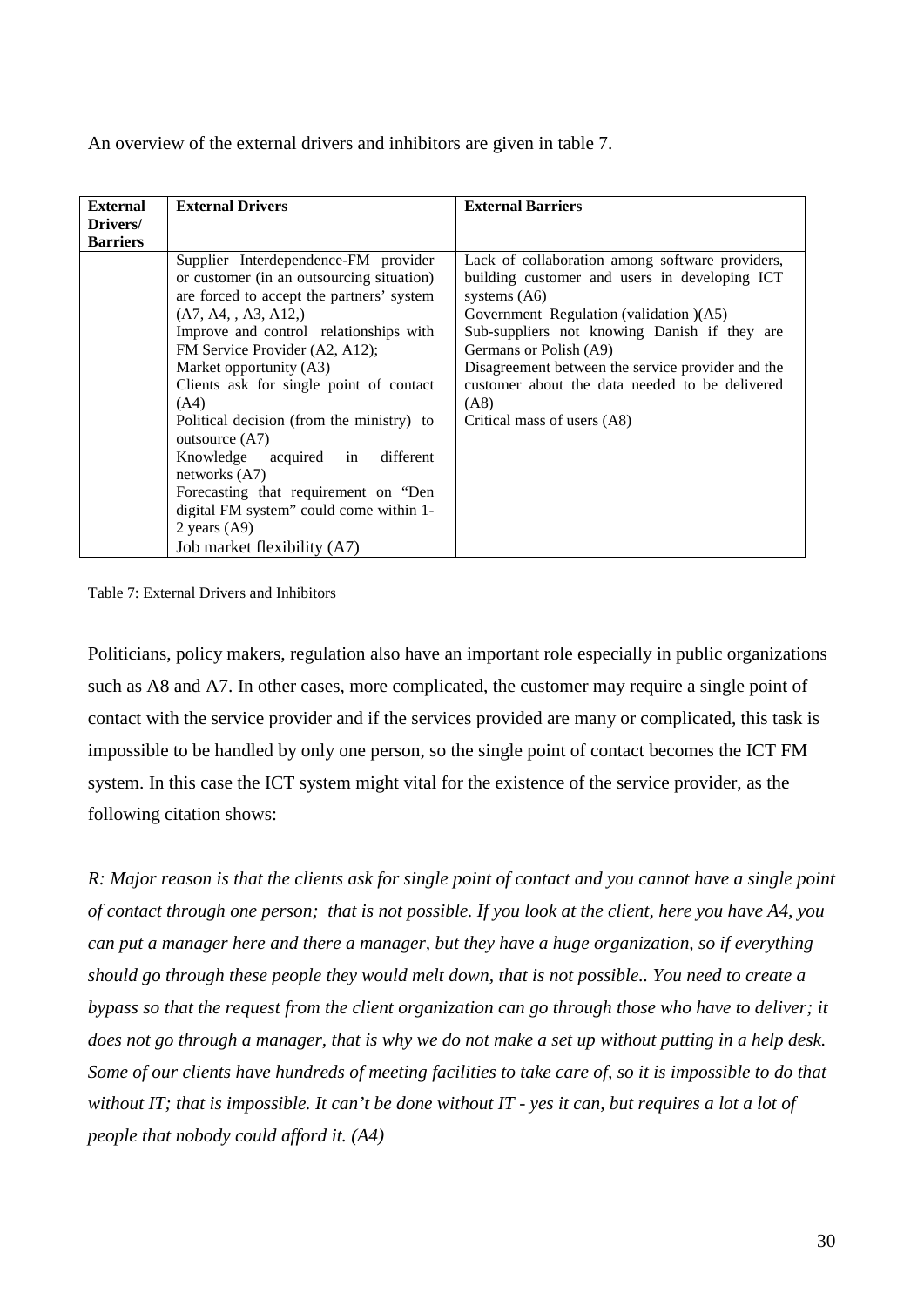*…….*

*I: Were your clients ready for this?* 

*R: They did not know it was possible and we still meet clients for which it is a big surprise that they can get everything in one package and sometimes they are very reluctant, if they have made an investment, to through that investment in the water and invest in something new, even though there will be a lot of value, but no, we spent a million on this and now you want…let' us continue 2-3 yrs. until it is paid for.*

*R: It is included in our base price, they cannot negotiate, and without that we are not able to make things work. It is how simple it is. (A4).*

On the other hand the type of industry the company is in might influence the type of ICT system to use in the company. For example a company had a web-based system that was not validated by some industry organizations and therefore they had to switch to an ERP system which was not webbased, implying that a lot of data have to be typed in manually into the system on a daily base:

*R: ... And the EAM is part of our ERP system.... so before that we had a web based system .....But the problem with that system was not the functionality ... the problem was that they could not ... validate the system …The web-based systems are easier to use. (A5)*

Also job market flexibility, especially in periods of high economic growth, implying high turnover of employees and therefore the need to keep the information and knowledge that employees have in a central place might have an impact on the adoption of FM ICT systems:

*R: …Our employees disappear as well, so the flexibility of the whole setup and also of the job market has been a big factor in the decision in putting our information into an IT system. (A7)*

#### *Supplier Interdependence*

As discussed in the literature review, the concept of supplier interdependence has resulted as a very important factor influencing ICT adoption in the SC. This is very understandable as in the SC what the service provider does influences the customer and vice-versa due to the definition of supply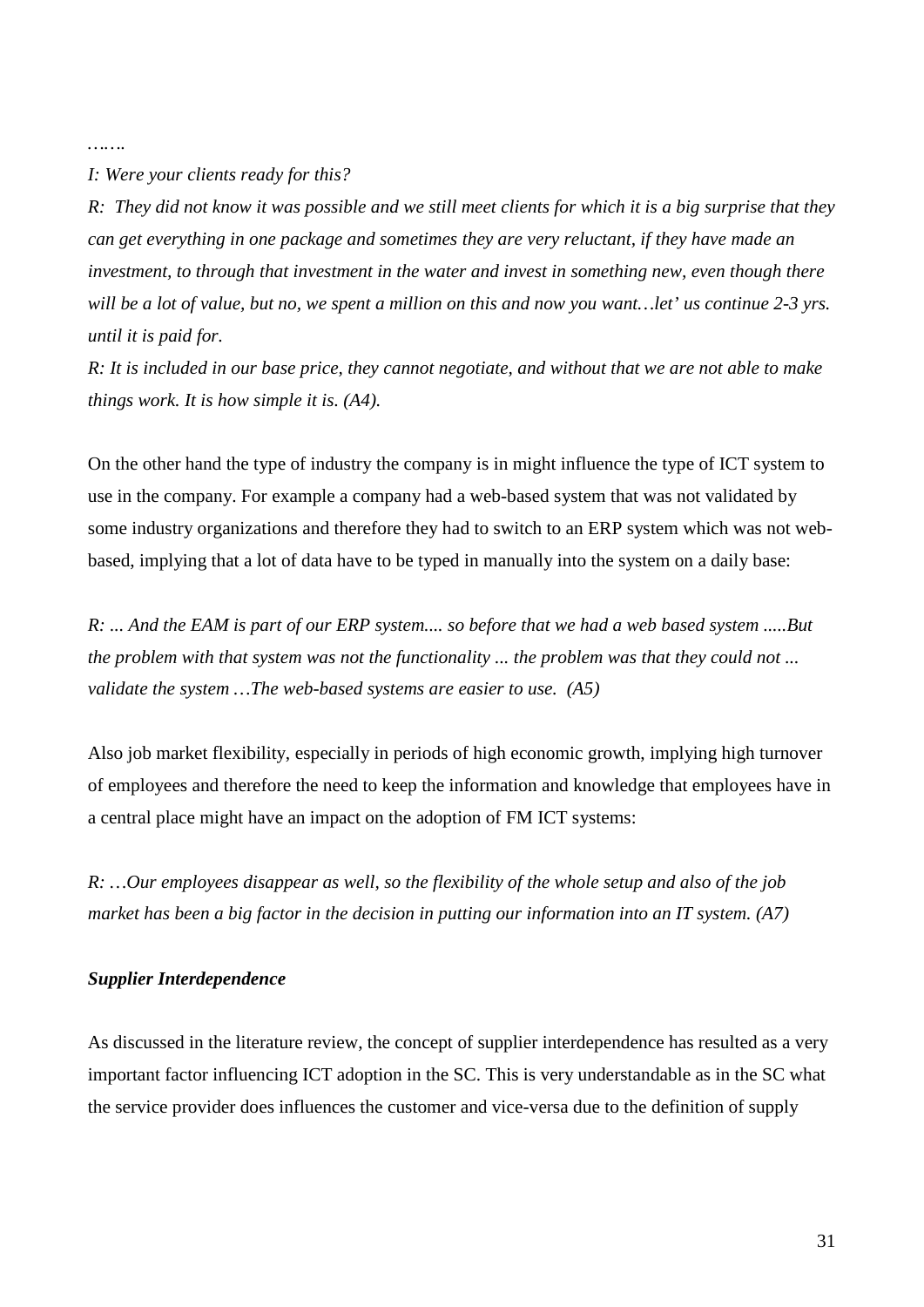chain. In our study we found that this factor is indeed important also in FM SC as the following citations show:

*R: Especially if you have instructed your service partner in using the same system, for warning and correction purposes.*

*I: Does this often happen?*

*R: No, because we are good at preventive maintenance. (Manager, A1)*

*….*

*R: So you see the internal and external factors very much depend on each other, it is market opportunities, it is customer wishes and sometimes your own inputs to the customer (A3)*

The study also shows that in understanding SCM issues it is important to take into perspective different actors from the SC. For example in order to have FM ICT systems that are easy to use and meet the FM clients or providers needs, it is important that software providers, client and users collaborate in order to specify what the characteristics of such a system should include as the following quote shows:

*R: ..But for the incorporation of the information I think the relation between the user, the software dealer and the client's demands is very important. If we can all agree on this, we have come a long way. I think we are at the point of a paradigm shift working in reality with many of these elements ……. The important thing is how to get all the information incorporated, also in operation, digitally, notes, and files. How do you include all this information in an intelligent way. (A6)*

In the supplier interdependence a major issue is coordinating and formally righting in the contracts between supplier and customer when and in which format the data need to be delivered:

*R: The simple thing of making sure …that we have described also in our contracts the correct processes so we get data when we need to work with them that so that's a rather large piece of work which we're still working on. (A7)*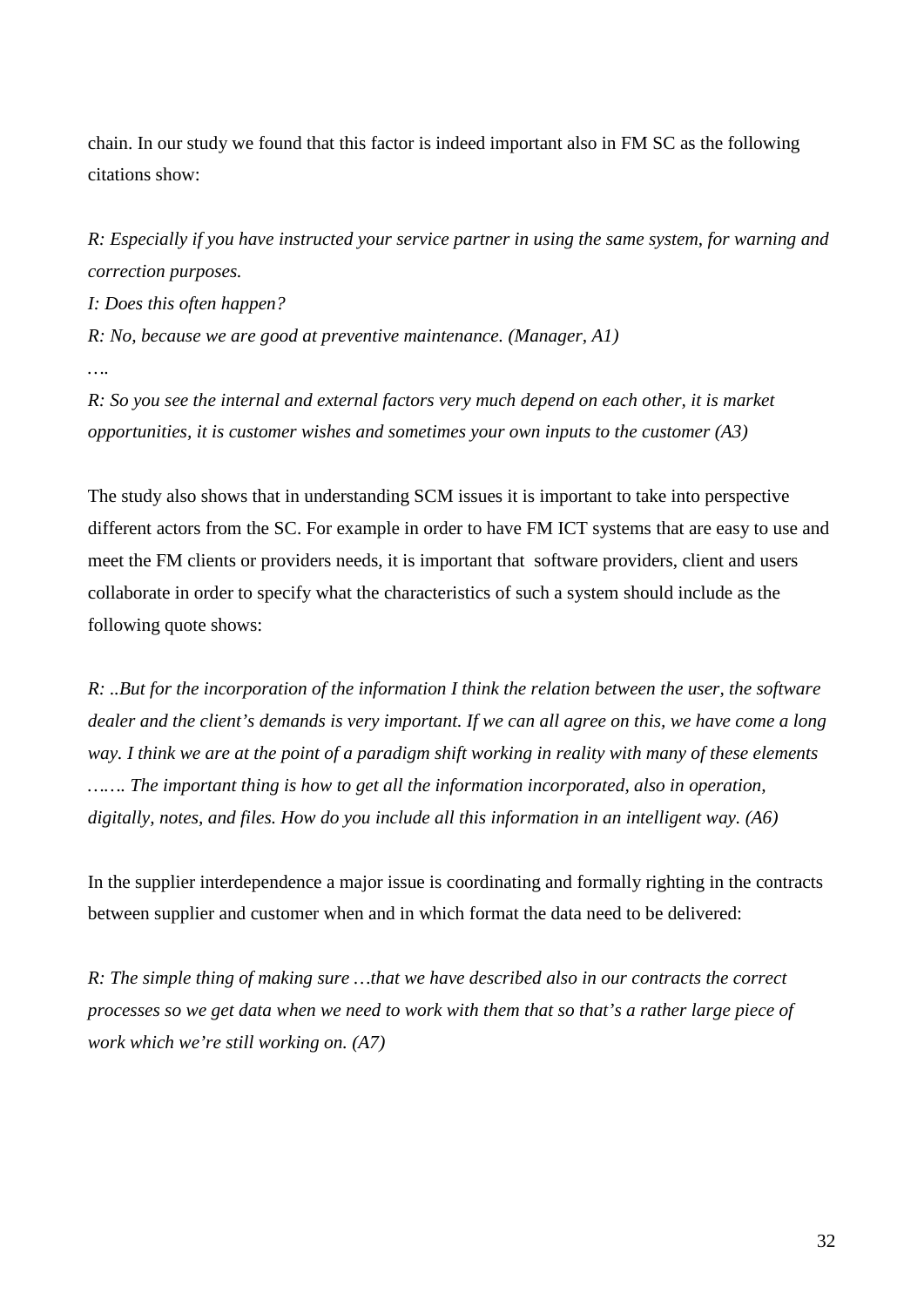#### **5. Conclusions**

This report has presented the preliminary results of a study of factors impacting ICT adoption in the SC of FM in Denmark. The study has showed that ICT systems for SC in FM are starting being adopted and used by companies, but still to a limited extent. In fact according to a key person interviewed circa 20% of the potential adopters companies are effectively using an ICT system in their FM SC in Denmark. So there is a huge potential out there.

The study shows that this is the case mainly due to the characteristics of the ICT systems, that are not that user friendly and often incompatible with each other, the lack of standards and classification schemes for imputing the data into the system as well as the lack of knowledge and awareness of the building clients about what data they want concerning FM.

The study shows that there are a number of important external drivers of ICT systems adoption among which the outsourcing trend and relative need to keep at least some of the data in house, the market flexibility, government regulation, and factors that go under the name of customer-supplier interdependence such as improved customer relationships.

The study found a number of organizational and technological drivers and barriers of ICT adoption. Among the drivers there are better FM management decisions, better long term and short term planning and forecasting of FM resources, better overview and control over the budget, as well as increased systematization in data collection and service delivery. Key barriers include instead the difficulty of writing in the contract the process of how and when to get data from the FM service providers, lack of resources to implement the systems and to make the necessary organizational changes in order for the system to get implemented.

#### **6. Limitations**

The study is not free of limitations. For example it is difficult to generalize from this data set, and it could be beneficial to conduct a survey to test whether the factors found in this study apply to the rest of the population of ICT adopters in Denmark. Alternatively an in-depth case study could also be conducted to go in depth in one company with the analysis of drivers, barriers and benefits of ICT adoption in FM SC. These alternatives are taken into consideration in further research.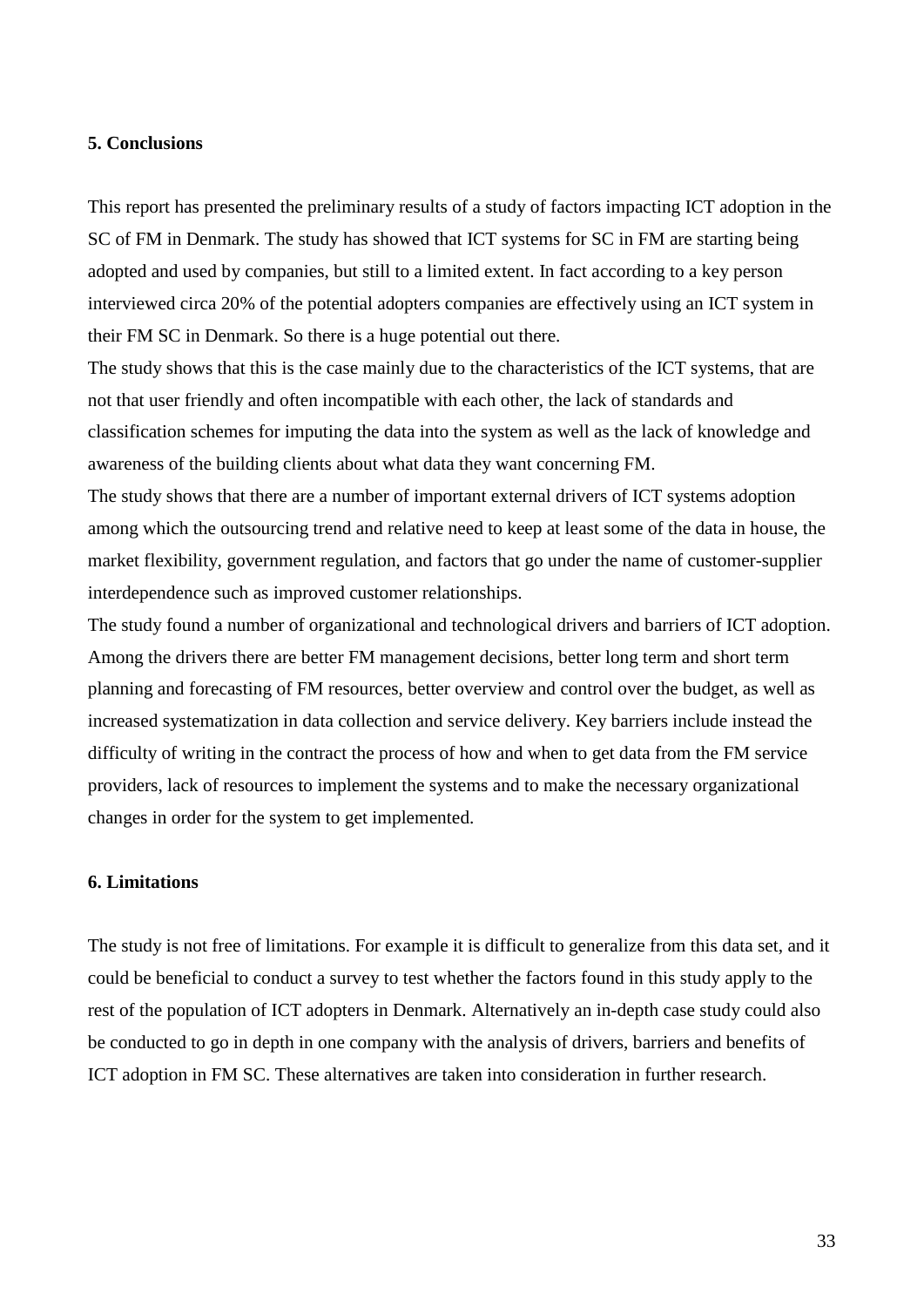Nevertheless I believe that this study is important because it gives an idea of the motivators, barriers and benefits of adopting ICT systems in the FM SC, which can be of interest to practitioners, especially managers involved in FM, and researchers alike.

#### **7. Acknowledgements**

The authors would like to thank the Centre for Facilities Management - Real Dania Research (CFM) for sponsoring this report as well as all the participating companies that kindly have contributed with their precious time in providing an interview for the study and commenting on the first draft of the reports. The authors would also like to thank all the other members of the CFM that indirectly and directly have also contributed with valuable insights to the first draft of the report. However the authors are the only responsible for the contents of this report.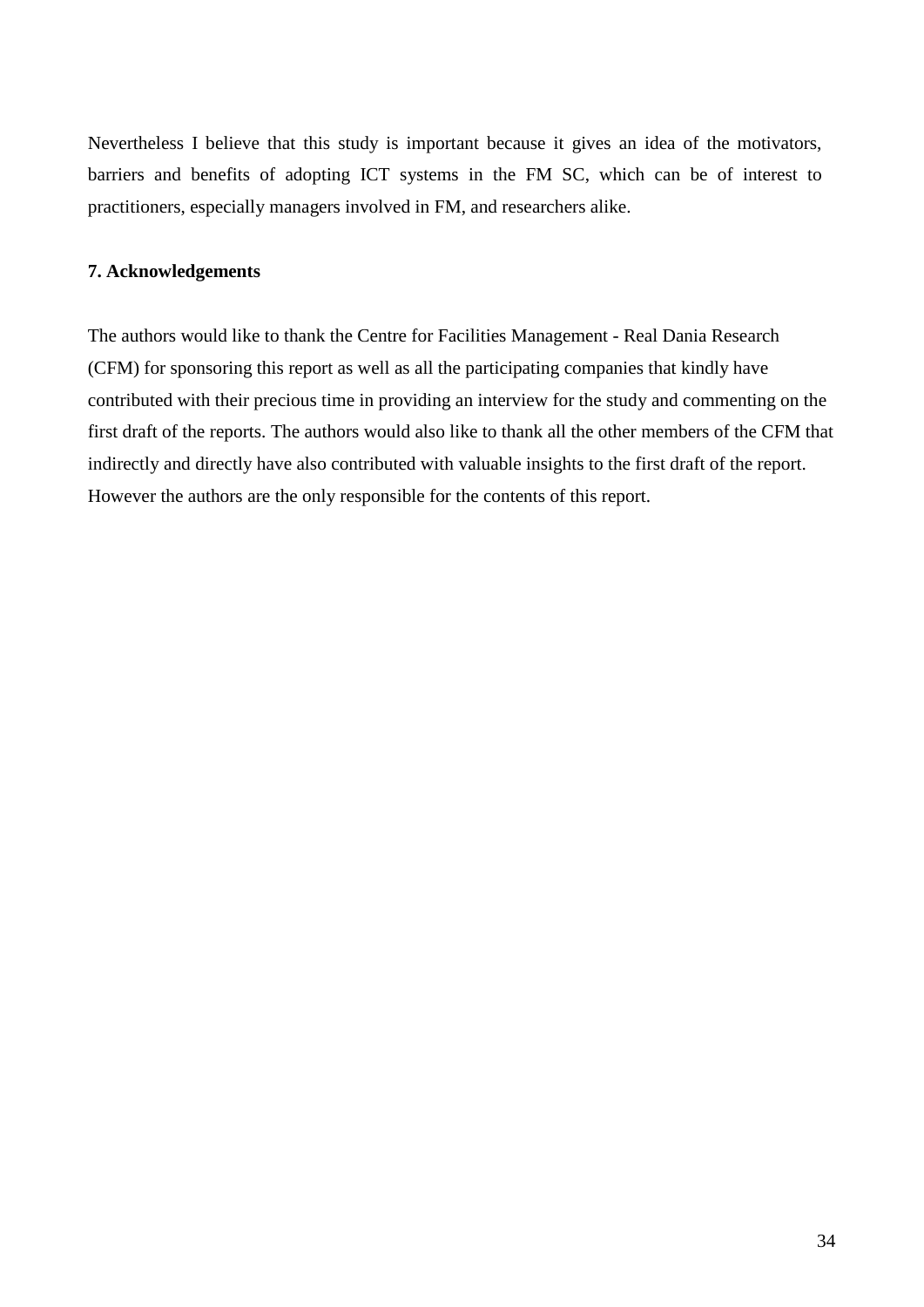#### **References**

Akkermans, H., Bogerd, P., Vos B. (1999) Virtuous and vicious cycles on the road towards international supply chain management, International Journal of Operations and Production Management, Vol. 19, No. 5/6, pp. 565-581.

Alexander, K. (1996), Facilities Management Theory and Practice, E & FN Spon, Norwich. Amaratunga, R.D.G. (2001), "Theory building in facilities management performance measurement: application of some core performance measurement and management principles", unpublished PhD thesis, The University of Salford, Salford.

Christopher, M. (2000) The Agile Supply Chain; Competing in Volatile Markets, Industrial Marketing Management, Vol. 29, Iss.1, pg. 37.

Christopher, M. (2005) Logistics and supply chain management: creating value-added networks,

Edition: 3, illustrated, Pearson Education, 2005, ISBN 0273681761, 9780273681762

Cooper, M.C., Lambert, P.M., Pagh, J.D. (1997). Supply Chain Management: More then just a new name for logistics" International Journal of

Deeter-Schmelz, D.R., Bizzari, A., Graham, R., and Howdyshell, C. (2001).

Business-to-business online purchasing: Suppliers' impact on buyer's

adoption and usage intent. *Journal of Supply Chain Management, 37,* 1 (winter), 4–10.

Ellram, L.M., Tate, W.L., Billington, C. (2004), "Understanding and managing the services supply chain", Journal of Supply Chain Management, Vol. 40 No.4, pp.17-32.

Fichman, R.G (2000). The diffusion and assimilation of information technology innovations. In

R.W. Zmud (ed.), *Framing the Domains of IT Research: Projecting the Future Through the Past.* 

Cincinnati: Pinnaflex Educational Resources.

Fitzsimmons, J.A., Fitzsimmons, M.J. (2006), *Service Management: Operations, Strategy, Information Technology* , McGraw-Hill, Singapore.

Grover, V., and Goslar, M.D. (1993) The initiation, adoption, and implementation of telecommunications technologies in U.S. organizations, *Journal of Management Information Systems, 10,* 1 (summer 1993), 141–163.

Jensen, P.A. (2007) *The Organisational Relationships between Support Functions and Core Business.* Proceedings of EFMC2007 in Zürich, June 2007

Jensen, P.A. (2008) *Facilities Management for Students and Practitioners.* Centre for Facilities Management – Realdania Research. Technical University of Denmark.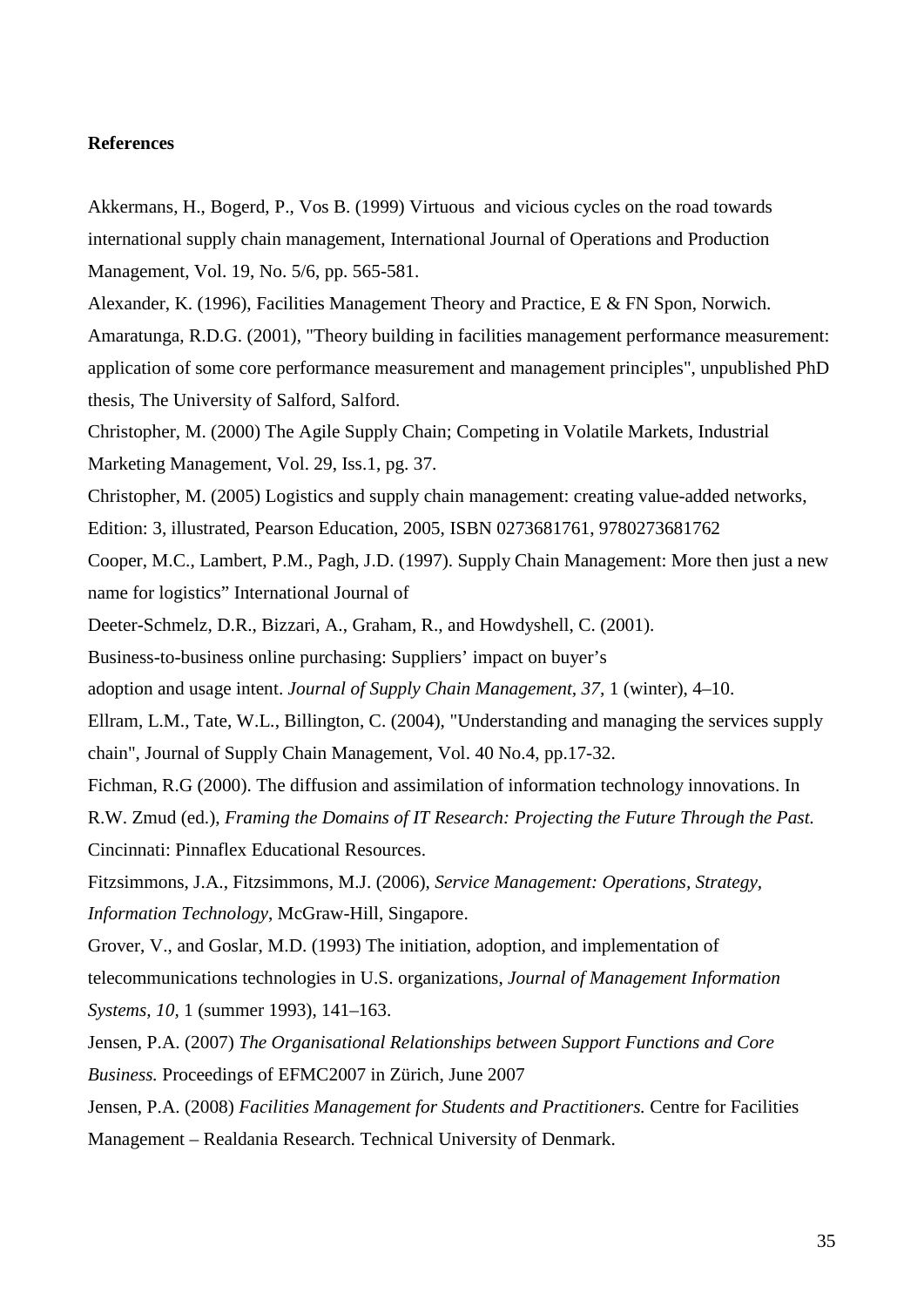Jeyaraj, A., Rottman, J., Lacity, M.J (2006), "A review of the predictors, linkages, and biases in IT innovation adoption research", Journal of Information Technology , Vol. 21, Iss. 1, pp. 1-23. Johnson, M.E. and Whang, S. (2002). E-business and Supply Chain Management: An Overview and Framework, Production and Operations Management, Vol. 11, Iss. 4, pp. 413-424. Lancaster, S. , Yen, D.C., Ku, C.-Y. E-supply chain management: an evaluation of current web initiatives, Information Management & Computer Security. Bradford: 2006. Vol. 14, Iss. 2, pp. 167-184

Li, S., Ragu-Nathan, B., Ragu-Nathan, T.S., Subba Rao, S. (2006), "The impact of supply chain management practices on competitive advantage and organizational performance", *Omega – The International Journal of Management Science* , Vol. 34 No.2, pp.107-24.

Mabert, V.A., Venkataramanan, M.A. (1998), "Special research focus on supply chain linkages: challenges for design and management in the 21st century", Decision Sciences, Vol. 29 No.3, pp.537-52.

Moberg, C.R ., Speh, T.W., Freese, F.T. (2003) SCM: Making the vision a reality.

Supply Chain Management Review. Vol. 7, Iss. 5, p. 34-39.

Nelson, M. (2004) The Emergence of Supply Chain Management as a Strategic Facilities Management Tool, chapter 7 in: Alexander, K, Atkin, B., Bröchner, J. And Haugen T. (Eds.) *Facilities Management – Innovation and Performance.* Spon Press.

Nutt, B. (2000), "Four competing futures for facility management", Facilities, Vol. 18 Nos 3/4, pp. 124-32.

Pathirage, C., Haigh, R., Amaratunga, D., Baldry, D. Knowledge management practices in facilities organisations: a case study. Journal of Facilities Management. London: 2008. Vol. 6, Iss. 1, p. 5- 22 (18 pp.).

Porter, M. (1980) Competitive Strategy.

Puddy, F.R., Price, I. and Smith, L. (2001), "FM policies and standards as a knowledge management system", Facilities, Vol. 19 Nos 13/14, pp. 504-14.

Ranganathan,C, Dhaliwal, J.S and Thompson S.H.T. (2004), Assimilation and Diffusion of Web Technologies in Supply-Chain Management: An Examination of Key Drivers and Performance Impacts, International Journal of Electronic Commerce, Vol. 9, Iss. 1, pp. 127.

Sampson, S.E. (2000), "Customer-supplier duality and bidirectional supply chains in service organizations", *International Journal of Service Industry Management*, Vol. 11 No.4, pp.348-64.